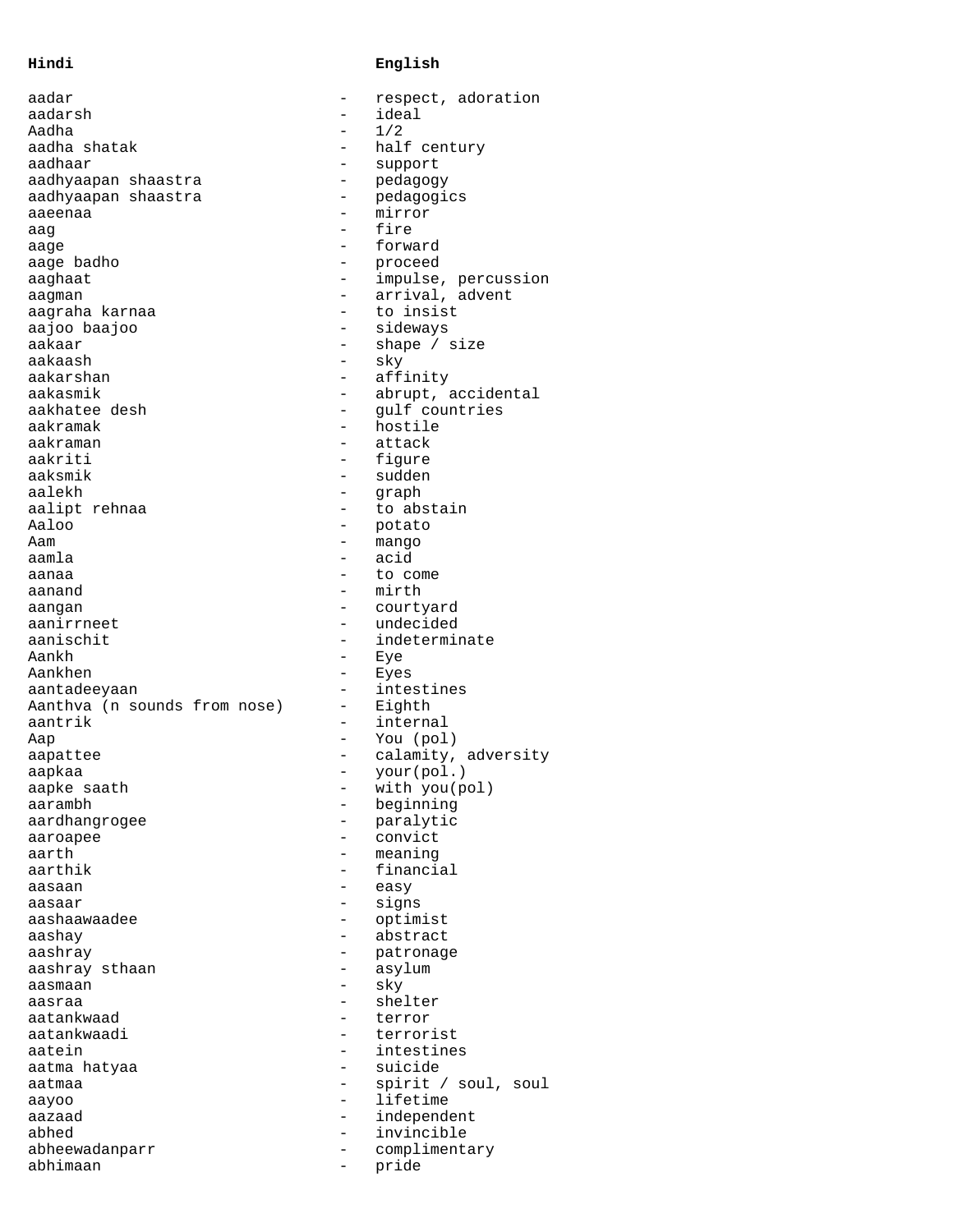abhimaan - pride abhinav - advanced abhinetaa - actor abhinetri - actress abhisaran karnaa - to circulate<br>acchha - aood acchha - good achaanak - sudden achaanak - abrupt - abrupt - abrupt - abrupt - abrupt - abrupt - abrupt - abrupt - abrupt - abrupt - abrupt achaar - pickle achhoot - untouchable<br>achook - accurate achook - accurate adaakaree - acting adbhoot - miraculous adheen - addict<br>adhikreet - - addict<br>- officia adhikreet - official<br>adhiktam - maximum - maximum adivasee<br>Adrak Adrak - ginger<br>aevam - and - and aevam - and afrikee - african - african - african - african - african - african - african - african - african - african  $aqar$  - if Agast - August agneyaa - southeast<br>agni(sacred) - fire agni(sacred) agua - leader - leader - leader - leader - leader - leader - leader - leader - leader - leader - leader - leader - leader - leader - leader - leader - leader - leader - leader - leader - leader - leader - leader - leader ajjgarr - python - python - python - python - python - python - python - python - python - python - python - python - python - python - python - python - python - python - python - python - python - python - python - pytho akhand - whole akkshar - alphabet<br>akreeyasheel - passive akreeyasheel - passive - passive - passive - passive - passive - passive - passive - passive - passive - passive - passive - passive - passive - passive - passive - passive - passive - passive - passive - passive - passive Aktoobar - October<br>alaq - differe: alag - different alag alag separate alankaar separate alankaar separate alankaar separate separate separate separate separate s alankaar - jewel<br>alankaar - figure alankaar - figures of speech<br>alingan denaa - - - - - - - - to embrace allah - god amar - immortal amdanee - income ameer - rich, wealthy<br>amoort - abstract amreekaa se - - - - - - - - - from America amrikee - american - american - american - american - american - american - american - american - american - american - american - american - american - american - american - american - american - american - american - ame Amrood - guava Ananas - pineapple  $\begin{array}{ccc}\n\text{anant} & - & \text{infinity} \\
\text{and}\n\end{array}$ andaashay - ovary andaaz - style andar - inside andhaa(m)<br>andhaapan andhee(f) - blind aneevaryaa - compulsory<br>anek - several - several anek - several - several - several - several - several - several - several - several - several - several - several - several - several - several - several - several - several - several - several - several - several - sever anek - many<br>Angoor - grap Angootha - Thumb<br>angoothee - Thumb - Thumb angoothee angrezee - english anka - digit anka ganita<br>anka shaastraa - arithmetic<br>- anka shaastraa - ana - anumerology anka shaastraa - 1999 - numerology<br>annyaaya - injustice annyaaya - injustice

- accuracy - maximum<br>- tribal - rumour - non violence - to embrace - abstract - pomegranate - egg - to penetrate<br>- blind - blindness - grapes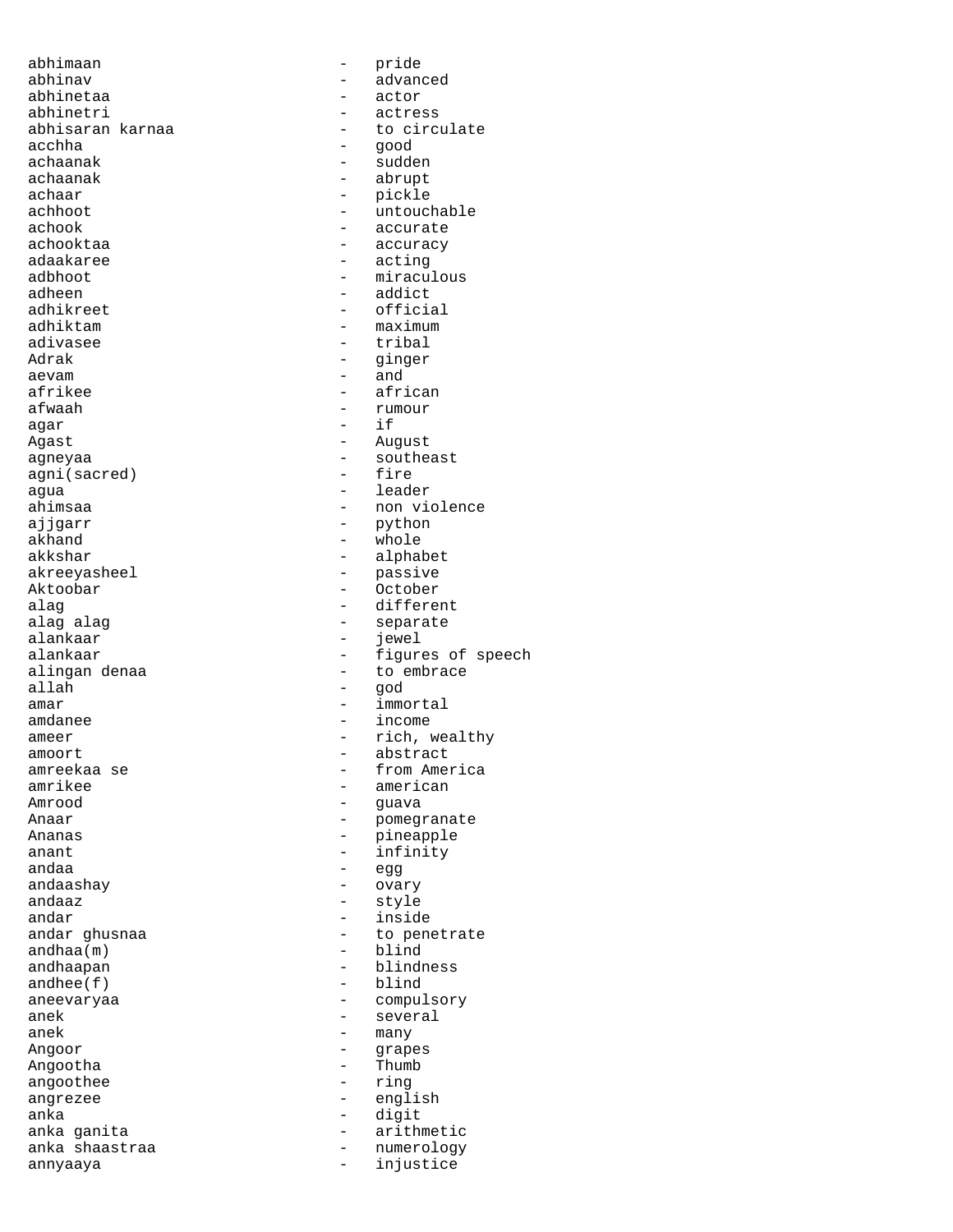anoo - electron anoobhav - experience anookool - favorable - favorable - favorable - favorable - favorable - favorable - favorable - favorable - favorable - favorable - favorable - favorable - favorable - favorable - favorable - favorable - favorable - favorab anoovishayak antar - distance antarvastra  $\qquad \qquad -$  undergarments anth - end<br>antim - final - final anukramanika - index<br>anushaasak - ruler anushaasak anuyayee - follower apaghaat - accident apaghatee - accidental apaharan  $\qquad$  - kidnap apamaan - insult apamaan karnaa apamaanit hoanaa - to get insulted aparaajit - undefeated<br>Aprail - April - April Aprail - April ardhangvayoo - paralysis ardhh-vartool-aakaar ardrataa - humidity<br>arth vyavasthaa - - economy arth vyavasthaa arthsankalp - budget arthshaastraa - economics  $\frac{1}{2}$  arzoo - wish asaan - easy asaar - symptoms asamarth - unable asankhyaa - innumerable asar - effect<br>asardaar - effect asardaar - effective<br>
ashleel - wulgar ashleel - vulgar<br>ashmeebhayan - charifi ashta-koan-akritee aslee - real aspasht - faint, blurred Assi - eighty<br>asthee panjar - eighty<br>- skeleton asthee panjar<br>astheer astheer - unstable - unstable<br>asurakshit - dangerou asweekaar karnaa<br>ateekraman ateekraman - encroachment<br>Atharaah - eighteen Atharaah - eighteen<br>atisaar - eighteen<br>- diarrhoea atithee - guest<br>attvant aadar karnaa - - - - - - to adore attyant aadar karnaa  $\mathsf{aur}$   $\qquad \qquad$   $\qquad \qquad$   $\qquad \qquad$   $\qquad \qquad$   $\qquad \qquad$   $\qquad$   $\qquad \qquad$   $\qquad$   $\qquad$   $\qquad$   $\qquad$   $\qquad$   $\qquad$   $\qquad$   $\qquad$   $\qquad$   $\qquad$   $\qquad$   $\qquad$   $\qquad$   $\qquad$   $\qquad$   $\qquad$   $\qquad$   $\qquad$   $\qquad$   $\qquad$   $\qquad$   $\qquad$   $\qquad$   $\qquad$   $\qquad$   $\$ Aurat - woman australiyayee - australian avamoolyan - devaluation<br>avrittee - edition<br>- edition awaaj - voice, sound ayaam - dimension ayaat - import azaadee - independence<br>
baadal - independence<br>
- cloud(genera baadh - flood baag - park / garden baagh (gh as in ghost) - tiger<br>baahar - outsid baahar - outside baahar nikalnaa  $-$  to emanate

- translation<br>- atomic ansha - degree(measurement) - final<br>- index - semicircle<br>- semicircular - petrifaction<br>- octagon - dangerous<br>- to reject - diarrhoea audyogik krantee  $\qquad \qquad -$  industrial revolution aulaad - child, child(ones own) - edition - condition - cloud(general)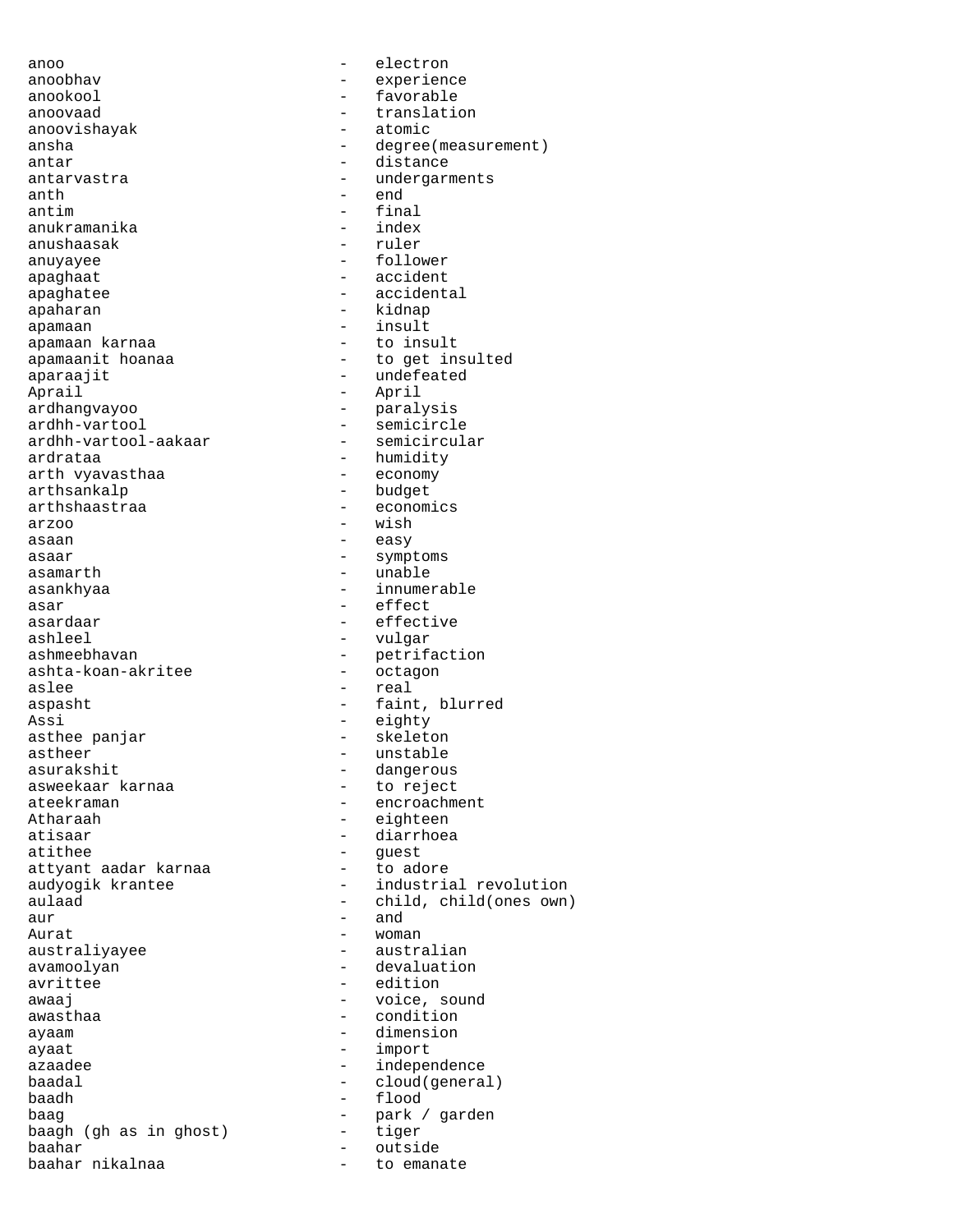baahein - hands Baal - hair baal-roag-chikitsaa<br>baandh baandh - dam - dam - dam - dam - dam - to t baandhnaa - to tie baanh - to tie baanh - to the baanh - to the band - to the band - to the band - to the band baanh - hand baanjh - infertile baansuree - flute baantwaara karnaa  $-$  to distribute / allot baaraat - procession baarmaasee - perennial baatcheet - discussion<br>baawarchee - discussion<br>- chef baawarchee baayein - left (dirn.) bachaanaa - to save<br>bachcha (ch as in chat) - baby bachcha (ch as in chat) - baby<br>bachchein - children bachchein - children - children - children - children - children - children - children - children - children badaa - big<br>badalnaa - big - bo v badalnaa - to vary / to change badboo - odour badhautee - increment<br>badnaam karnaa - - - - - - - - to defame badnaam karnaa - to defame<br>badnamee - defamation badnamee - defamation badtameez - mannerless bahishkaar - boycott bahoo - daughter in law bahusankhya - majority bahut - many bahut - many bahut - many - many bahut - many - many - many - many - many - many - many - many - many - many - many - many - many - many - many - many - many - many - many - many - many - many - many - many bahut - several bail - bullock - bullock - bullock - baingan Baingan - brinjal baithnaa - to sit<br>bakree - qoat bakree - goat<br>baksaa - box  $b$ aksaa - box - box - box - box - forc bal - force balidaan - sacrifice ballaa - bat(cricket) bam - bomb bam dastaa - bomb squad bandaa - fellow bandarr - monkey bandh karnaa - to abrogate<br>bandhoo - - - - - - - - Brother bandhoo - Brother bandook - gun / rifle Baraah - twelve bareesh - rain barf  $-$  ice barf - snow barrtan  $-$  utensil bartaav - behavior bas! - enough! basant - spring bathtak<br>baunaa baunaa - dwarf - dwarf - dwarf - dwarf - dwarf - dwarf - dwarf - dwarf - dwarf - dwarf - dwarf - dwarf - dwarf - dwarf - dwarf - dwarf - dwarf - dwarf - dwarf - dwarf - dwarf - dwarf - dwarf - dwarf - dwarf - dwarf - dwarf bayfikar - careless beej en aangesteld beej en aangesteld beej en aangesteld beej en aangesteld beej en aangesteld beej en aangesteld beej en aangesteld beej en aangesteld beej en aangesteld beej en aangesteld beej en aangesteld beej en aange beej ganita - algebra beemaaree - ailment beemari - disease Bees - twenty Bees - twenty

- to distribute / allot - dishonest - scapegoat - brotherhood - to tell<br>- duck - cretenism - wife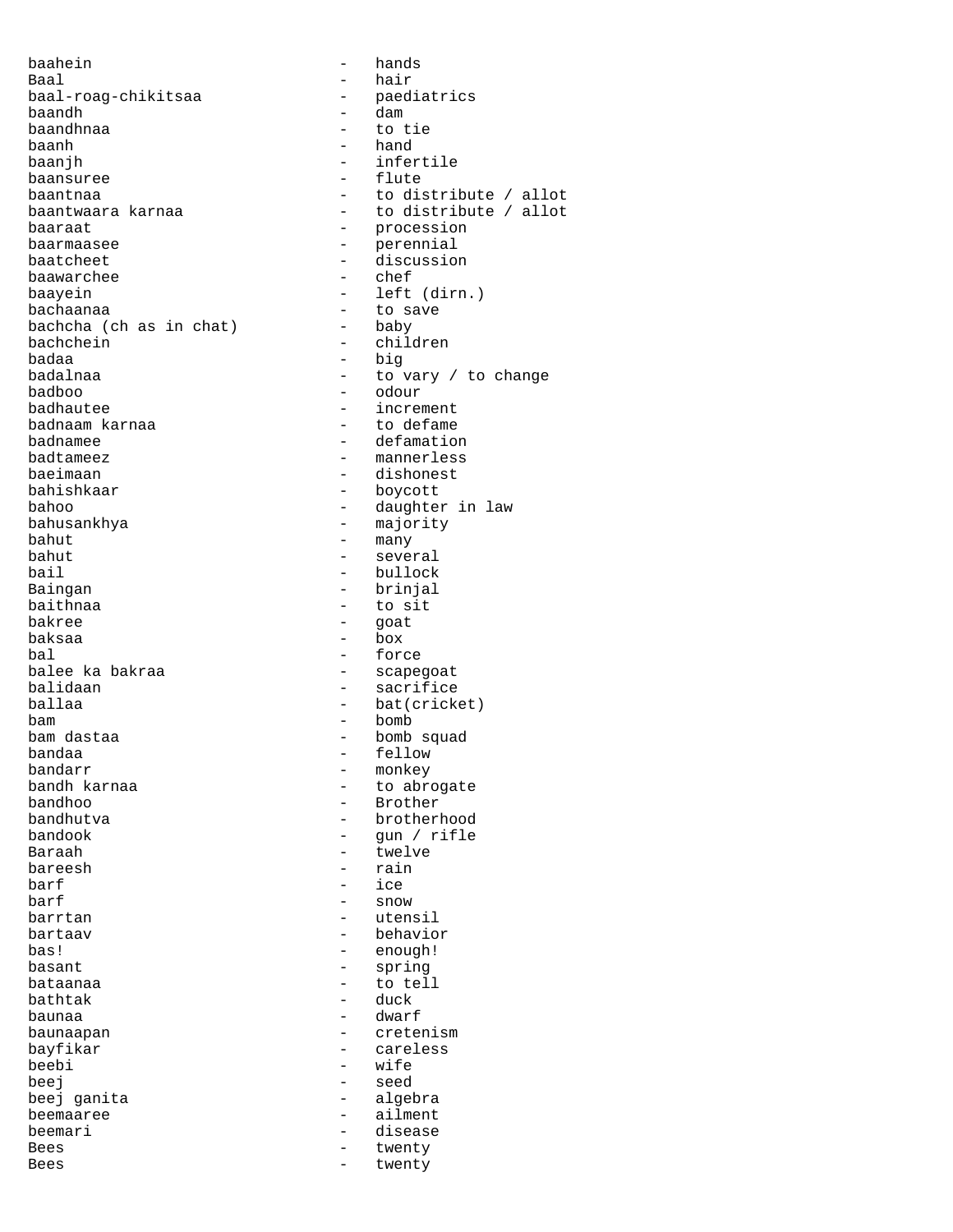Behan (Be as in Belgrade) - Sister beparvayee extension to the carelessness Betaa - son betee - daughter bewakoof - stupid bhaagnaa - to run Bhaai - Brother<br>bhaanp - Brother - Brother<br>- vapour - vapour bhaanp - vapour - weight bhaarat - India bhaarat se - from India<br>bhaari - heavy bhaari - heavy - language<br>- diction bhaashaa-shailee bhaashan - speech bhadaa - fare bhadaa - rent bhaee chaaraa - brotherhood bhaginee - brotherhood - brotherhood - brotherhood - sister bhaginee - Sister<br>bhagwaan - God - God bhagwaan - god bhakt - devotee - adoration, devotion<br>- full bhara hua bharateeya - indian bhatijaa - nephew - nephew bhatijee - neice<br>bhattee - oven bhattee - oven bhautikee - physics bhavishya - future, forecast bhay chakit<br>bhayaanak - awestruck<br>- atrocious bhayaanak - atrocious bhedak - penetrative bhinn - diverse - sensuality bhoochaal - earthquake<br>bhookamp kendra - - epicentre bhookamp kendra - epicentre bhookh - hunger<br>bhookhmaree - starvat - starvation bhool - mistake bhoonsaa - saw dust bhoot - ghost bhootkaal - past bhouhain - eyebrow bhumitee - geometry<br>bhutaila - haunted - haunted<br>- to electrocute bijlee ka jhatkaa denaa to electrocute<br>bijlee ka khambaa electric pole bijlee ka khambaa<br>bijlee ki kaundh bijlee ki kaundh  $\begin{array}{ccc} - & 1$ ightning stroke bikhaaree bikhaaree - beggar<br>bikraetaa - - seller - seller billee - cat bindoo - point(geometry) Biryanee - a dish of rice and flesh biskoot - biscuit - bed boaree - sack(noun)  $\begin{array}{cccc}\n\text{board} & \text{total} & \text{total} \\
\text{boolean}(\mathfrak{m}) & \text{total} & \text{total} \\
\end{array}$ boodhaa(m) - old (living beings)<br>boodhee(f) - old (living beings) - old (living beings) boondein<br>Brihaspatiwaar - droplets<br>- Thursday Brihaspatiwaar - Thursday<br>buddhha (not qautam budhha) - old man buddhha (not gautam budhha) buddhhee - old woman budhaapa - old age Budhwaar - Wednesday bukhaar - fever buree aatmaa - evil spirit van die van die van die van die van die van die van die van die van die van die van<br>Begrens van die van die van die van die van die van die van die van die van die van die van die van die van di<br> burra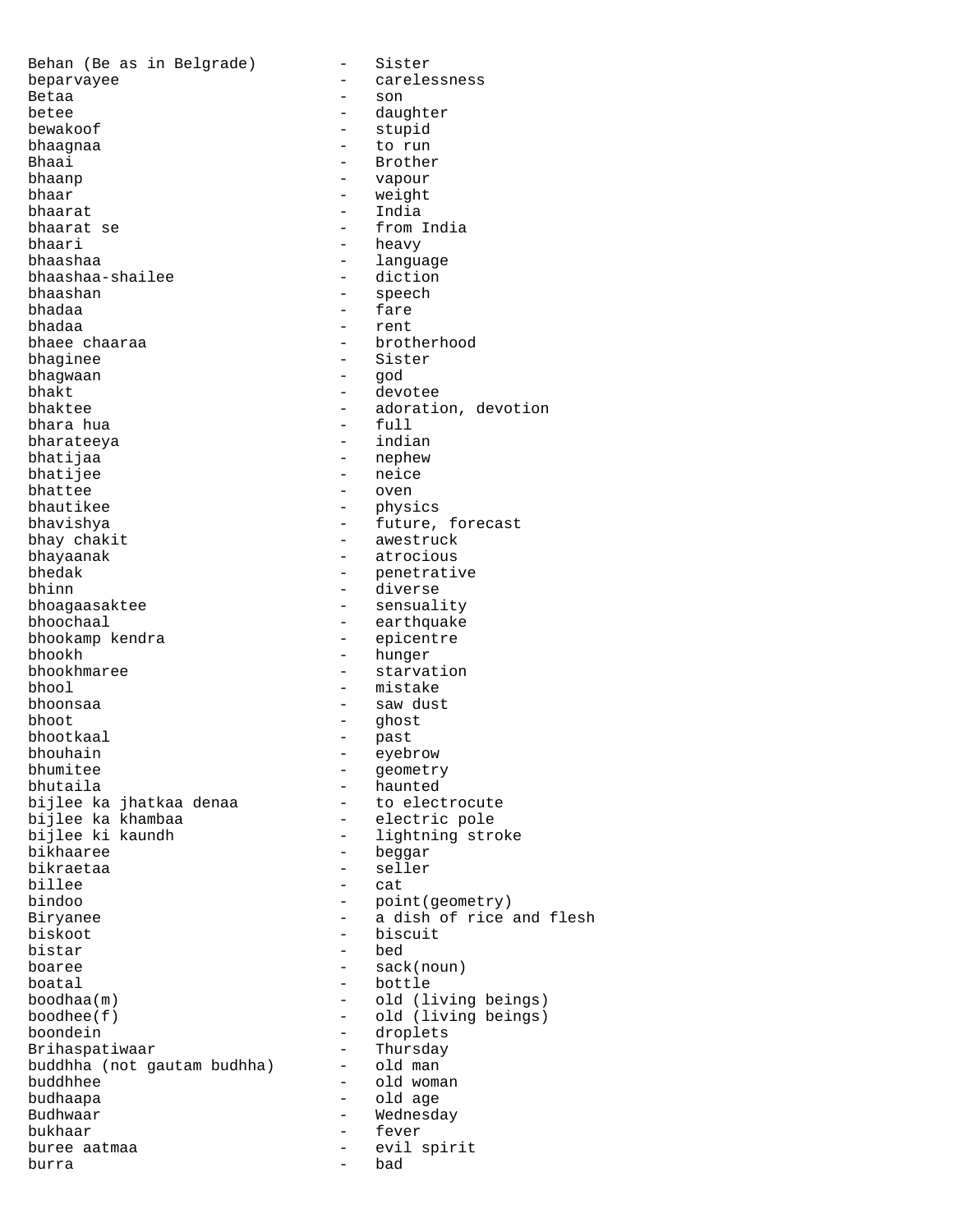byaaj  $-$  interest (bank) canastar - canister<br>Carl - canister<br>Carl - car Car - car chaachaa - uncle(paternal) chaand - moon chaantaa<br>chaantaa maarnaa - slap - to slap chaantaa maarnaa<br>chaantnaa chaantnaa - to lick<br>chaaploosee - to lick<br>- adulati - adulation<br>- Four Chaar (  $ch$  as in  $chuck$ ) chaarpayee - typical indian bed chaawal - rice - to chew chaeshhtaa - attempt Chah - six<br>chai - tea chai - tea chakoo - knife chal chitra<br>chalaakh chalaakh - dapper Chalees - forty<br>
challan - curre:<br>
- curre: challan - currency - miracle chamchamaataa - scintillating chamgaadad - bat (animal)<br>chammhaar - cobbler chammhaar - cobbler<br>
chandee - silver - silver chandra - moon chandra - moon chapaltaa - agility chaparaasee chappal - footware<br>charas - footware - footware<br>- Grass / ( charas - Grass / dope charbee - fat(subcutaneous layer)<br>
charbeeyukt - adipose - adipose charchaa - discussion - discussion<br>
- mat chatayee chatoor - adroit chatta - bee hive chaudayee - breadth chaukas - alert<br>chaukeedaar - alert - alert chaukeedaar - sentinel<br>chaukeedaar - sentry chaukeedaar - sentry<br>cheen - china cheen - china<br>cheeni - china<br>- sugar cheeni - sugar cheentee - ant - ant - ant - ant - ant - ant - ant - ant - ant - ant - ant - ant - ant - ant - ant - ant - ant - ant - ant - ant - ant - ant - ant - ant - ant - ant - ant - ant - ant - ant - ant - ant - ant - ant - ant - a chetaavanee - warning<br>chhadee - warning<br>- stick chhadee - stick<br>chhahat - stick<br>- affect chhahat - affection, affinity chhata - umbrella - Chest / Breast<br>- sixth Chhatha (th as in thug)  $\begin{tabular}{cccccc} \multicolumn{2}{c}{\textbf{chhatt}} & \multicolumn{2}{c}{\textbf{c} \multicolumn{2}{c}{\textbf{chhatt}} }\\ \multicolumn{2}{c}{\textbf{chhatt}} & \multicolumn{2}{c}{\textbf{c} \multicolumn{2}{c}{\textbf{c} \multicolumn{2}{c}{\textbf{c} \multicolumn{2}{c}{\textbf{c} \multicolumn{2}{c}{\textbf{c} \multicolumn{2}{c}{\textbf{c} \multicolumn{2}{c}{\textbf{c} \multicolumn{2}{c}{\textbf{c} \multicolumn{2}{c}{\textbf{c} \multicolumn{2$ chhayaa - shade(of a tree) chhednaa - disturb / perturb chhota panchee chhotaa - small chhuree - knife<br>chidiyaa - knife - knife chidiyaa - small bird chikitsak - doctor chillanaa - to shout<br>chinee - to shout chinee - chinese<br>chinh - chinh - emblem chinh - emblem<br>
chintaa - to wor: to worry chintaa - worry chintaa karnaa - to worry chipkalee - to worry chipkalee - to to worry - to worry chipse - to the set of the s chipkalee - lizardina - lizardina - lizardina - lizardina - lizardina - lizardina - lizardina - lizardina - li chipkoo - sticky chitra - picture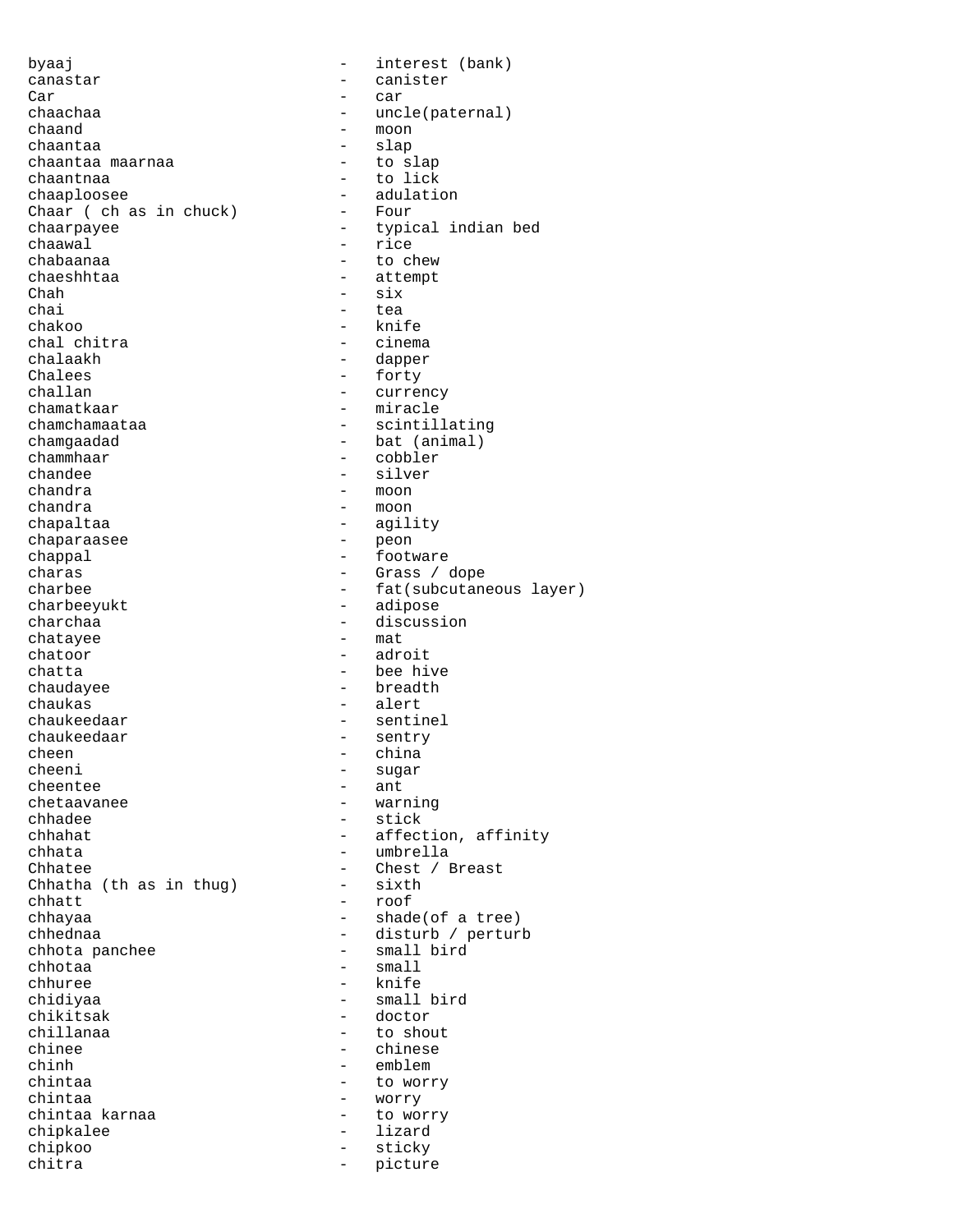chitthee - mail choar - thief - the state of the state of the state of the state of the state of the state of the state of the state of the state of the state of the state of the state of the state of the state of the state of the state o robber choar - thieves<br>
chookna chookna - to go wrong choonaa - lime(calcium carbonate) choosnaa - to suck<br>choree - to suck - to suck choree - robbery<br>Choudaah - robbery - rourtee: - Fourteen choukoan - square Choutah  $-$  fourth  $-$  1/4  $Chouthai$ chukaanaa - to pay chunaav - election Cykil - cycle Daadhi - beard daak ghar - post office daakaa - dacoity - dacoity<br>daakiyaa - dacoity - postman daakiyaa - postman - postman - postman - postman - postman - postman - postman - postman - postman - postman daakoo - dacoit - dacoit<br>daalee - - - - branch daalee - branch - branch - branch - branch - branch - branch - branch - branch - branch - branch - branch - branch - branch - branch - branch - branch - branch - branch - branch - branch - branch - branch - branch - branch teeth daaroo - brandy daaru - alcohol (drinking) daat - Tooth daayein - Tooth - Tooth daayein - Tooth - Tooth - Tooth - Tooth - Tooth - Tooth - Tooth - Tooth -- right (dirn.) dabaav - pressure daeree - delay dafan karnaa - to bury daftar - office Dahee - curd<br>dahej - dowr dowry daineek - daily<br>daivee prerrnaa - - - - - - - - - afflatus daivee prerrnaa<br>dakshin dakshin - south - south - south - south - south - south - south - south - south - south - south - south - south - south - south - south - south - south - south - south - south - south - south - south - south - south - sout dal - group - cinnamon damaa 1888 1899 - asthama<br>dangaa fasaad 1888 - aasthama dangaa fasaad dant chikitsak  $-$  dentist daraawnaa - fearsome darakth - tree dard - pain, ache dariyaa - river darjaa - quality darjee - quality darjee - quality - quality darjee - quality - quality - quality - quality - <br>- quality - quality - quality - quality - quality - quality - quality - quality - quality - quality - quality darjee - tailor - tailor<br>darr - fear - fear darrpoke - coward darwaajaa - door darwaajaa Das - ten Dashak - decade dast  $\qquad \qquad -$  dysentry dastaanaa - glove dastaavez - documents - signature<br>- signature dastkhat - signature Dasvaa - tenth - tenth davaa - tenth - tenth - tenth - tenth - tenth - tenth - tenth - tenth - tenth - tenth - tenth - tenth - tenth - tenth - tenth - tenth - tenth - tenth - tenth - tenth - tenth - tenth - tenth - tenth davaa - medicine - medicine - medicine - medicine - medicine - medicine - medicine - medicine - medicine - me - Hospital / clinic dawaakhaanaa - dispensary dayaneeya - pathetic deewaar deha - body - body - body - body - body - body - body - body - body - body - body - body - body - body - body - body - body - body - body - body - body - body - body - body - body - body - body - body - body - body - body dehaati - rural dekhnaa - to see / to look denaa - to give desh - country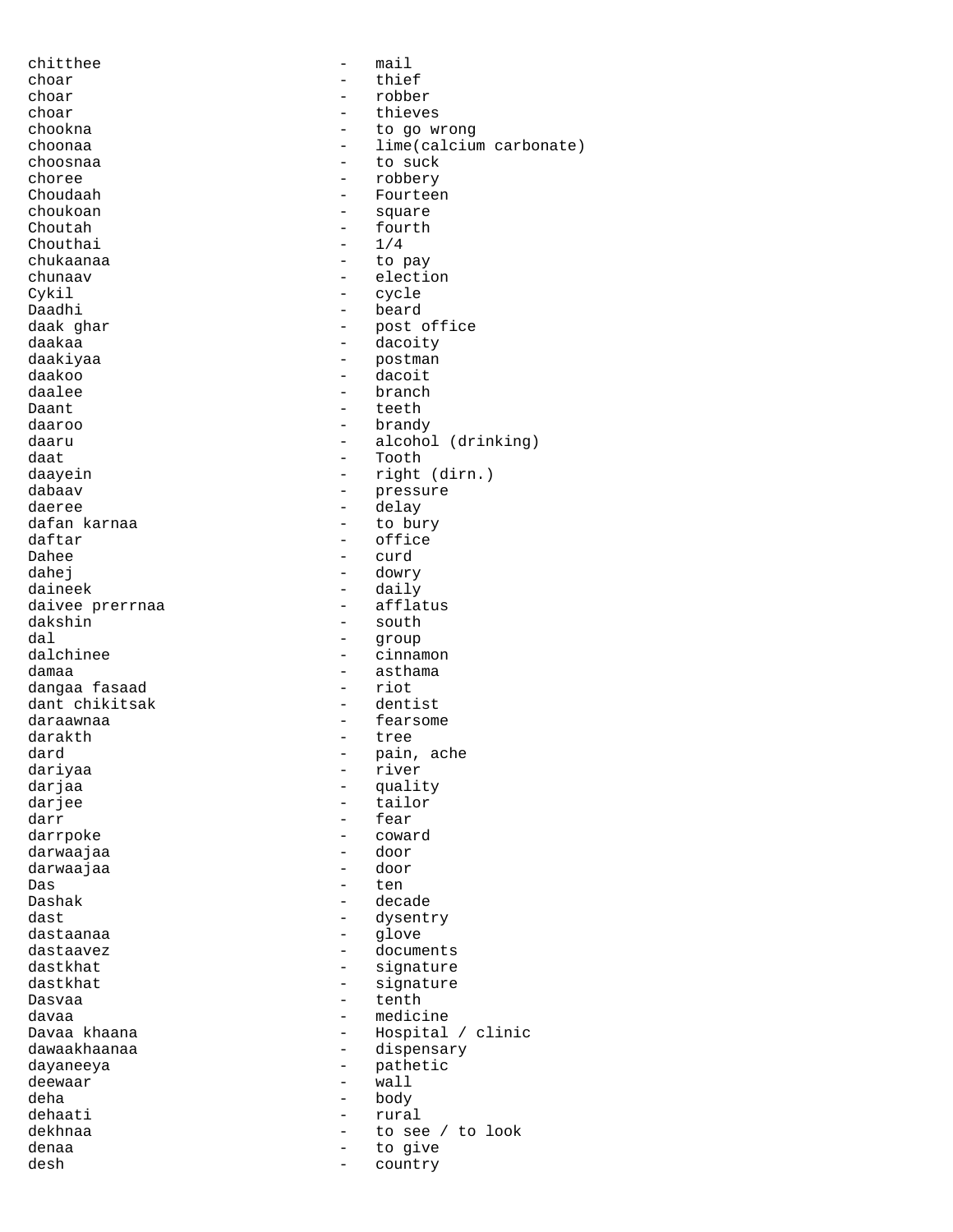dhaaqaa - thread dhaan - grain dhaar - sharpness - to assume dhaarnaa - assumption<br>dhairva - assumption<br>- daring dhairya - daring - to push<br>- lid dhakkan<br>dhamaakaa - blast dhamanee - artery dhan - wealth Dhanyawaad - Thank you dharm - religion dheelaa - loose - loose dheemaa - slow - slow dheere - slowly dhonaa - to wash dhool - dust dhoondhnaa - to search<br>dhoort - to search<br>- politic. dhoort - politic, canny<br>dhroov - pole pole pole pole dhroov  $\begin{array}{cccc} - & 0 & - & 0 \\ - & 0 & - & 0 \\ - & 0 & - & 0 \end{array}$  (north & south) - pole-star<br>- polar dhrooveeya dhuaan - smoke - smoke - smoke - smoke - smoke - smoke - smoke - smoke - smoke - smoke - smoke - smoke - smoke dhumrapaan - smoke (a cigarette)<br>dhun - melody / tune - melody / tune dhund - fog<br>dhwanee vishayak - acoustic dhwanee vishayak dhyaan - attention dhyaan - meditation - meditation - meditation - meditation - meditation - meditation - meditation - meditation dibbaa - container(small)<br>digdarshak - director(film) digdarshak - director(film)<br>digdarshan - direction(film digdarshan - direction(films)<br>dil - heart dil - heart - interesting dilchaspee - likes / interests<br>Din - day Din - day - December dishaa - direction dnyaanaendreeya - sense organ dnyaankosh - encyclopaedia<br>Do (as in do sveedanya) - two Do ( as in do sveedanya) -<br>doashee doashee - convict<br>doast - friend (r doast - friend(male or female)<br>Doodh - milk Doodh - milk doolhaa - bride groom - bride groom - bride groom - bride groom - bride groom - bride groom - bride groom - bride groom - bride groom - bride groom - bride groom - bride groom - bride groom - bride groom - bride groom - br - Second dopahar - afternoon<br>dosh - fault dosh - fault - friendship drishtee - sight dukaan - shop - shop dukhee - sad dukhh - sadness dulhan - bride durbhash - telephone - abstruse<br>- abuse duroopayoag dushman - enemy<br>dushta krityaa - enemy - atrocity dushta krityaa<br>dviteeya - second dwaar - door dwandvageet dweep - island dweepkalpa - peninsula<br>eent - brick<br>- brick eent - brick Ek - one ek baar aur  $-$  again / once more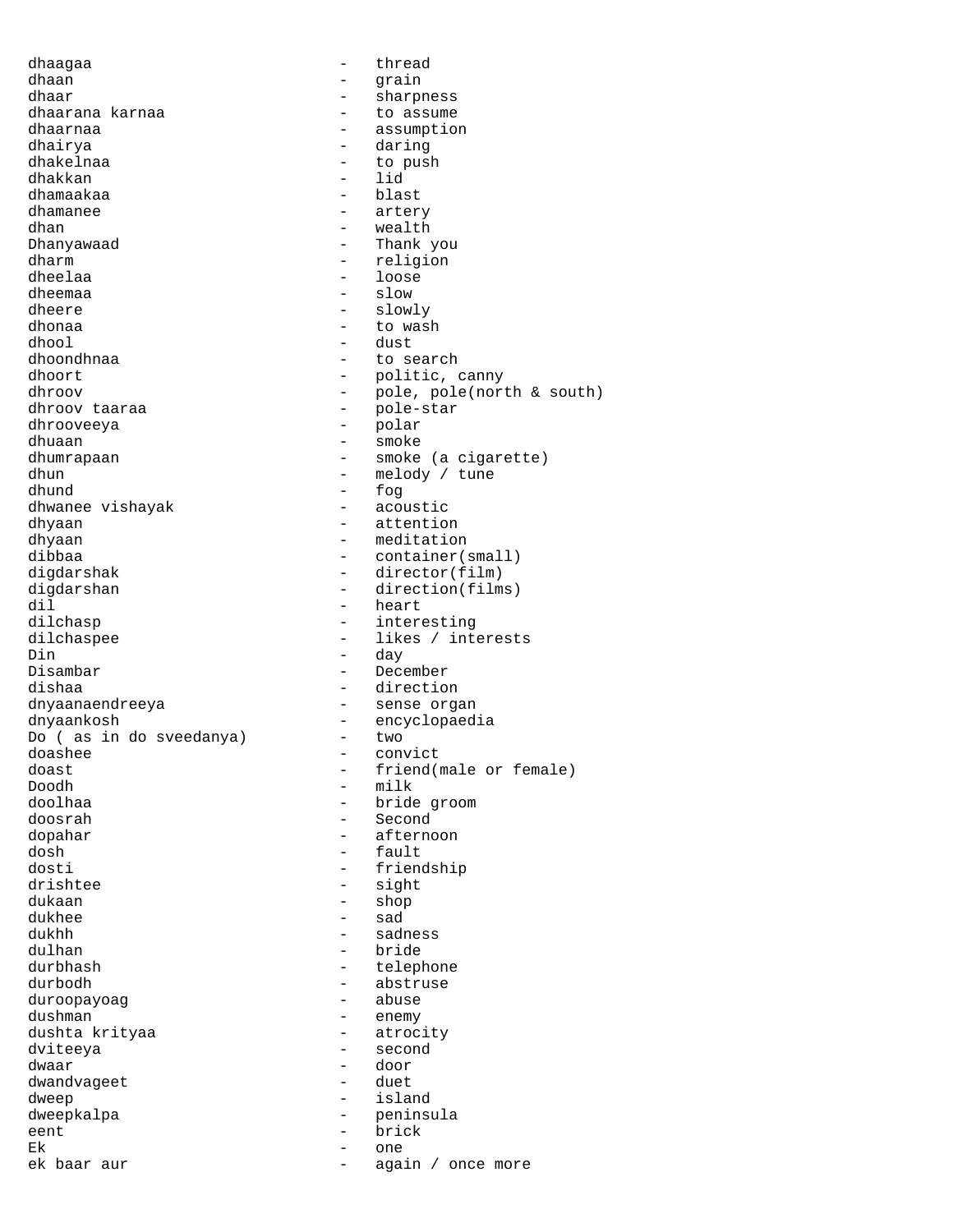| ek saath              |                          | together                            |
|-----------------------|--------------------------|-------------------------------------|
| ek sau                | $\overline{\phantom{0}}$ | hundred                             |
| ektaa                 | $\qquad \qquad -$        | unity                               |
| faaslaa               | $\qquad \qquad -$        | distance                            |
| faaydaa               |                          | advantage / profit /benefit, profit |
| faifdein              | $\qquad \qquad -$        | lungs                               |
| faraar honaa          | $\qquad \qquad -$        | to abscond                          |
| faraari               | $\qquad \qquad -$        | absconding                          |
| Farvaree              | -                        | February                            |
| fataa-puraanaa        | $\overline{\phantom{m}}$ | shabby                              |
| fikar                 | $\qquad \qquad -$        | care                                |
| fir                   | $\overline{\phantom{0}}$ | then                                |
| foreigner             |                          | videshi                             |
| franseesee            | $\overline{\phantom{0}}$ | french                              |
| fudaknaa              | $\overline{\phantom{0}}$ | to bounce                           |
| fulaanaa              | $\overline{\phantom{0}}$ | to inflate                          |
| furteelaa             | $\overline{\phantom{0}}$ | active                              |
| Gaadi                 | $\overline{\phantom{0}}$ | Vehicle (general)                   |
| gaadi chalaanaa       | $\qquad \qquad -$        | to drive a vehicle                  |
| qaai                  | $\overline{\phantom{0}}$ | COW                                 |
| gaai ka bachhdaa      | $\qquad \qquad$          | calf                                |
| gaajar                | $\qquad \qquad$          | carrot                              |
| qaal                  | $\overline{\phantom{0}}$ | cheek                               |
| qaali                 | $\qquad \qquad -$        | verbal abuse                        |
| gaanaa                | $\qquad \qquad -$        | to sing                             |
| gaanjaa etc.          | $\overline{\phantom{0}}$ | Grass / dope                        |
| qadaa                 | $\qquad \qquad -$        | mace                                |
| gadhaa                | -                        | donkey                              |
| qadhddha              | $\qquad \qquad -$        | pit                                 |
| gaenhoo               | $\qquad \qquad -$        | wheat                               |
| qaind                 | $\qquad \qquad -$        | ball(cricket)                       |
| gair kanoonee         | $-$                      | illegal                             |
| gajar                 | $\qquad \qquad -$        | alarm                               |
| galaa                 |                          | throat                              |
| galat                 | $\overline{\phantom{m}}$ |                                     |
| galatee               | $\qquad \qquad -$        | wrong<br>mistake                    |
| galatee karna         | $\qquad \qquad -$        |                                     |
|                       | $\qquad \qquad -$        | to do wrong                         |
| galee                 | $\qquad \qquad -$        | alley                               |
| galeecha              |                          | carpet                              |
| galnaa                | $\overline{\phantom{0}}$ | to leak                             |
| gambheer              | $\qquad \qquad -$        | serious                             |
| ganaa                 | $\overline{\phantom{a}}$ | song                                |
| gananaa               | $\overline{\phantom{0}}$ | count                               |
| qandaa                | -                        | dirty                               |
| qaneet                | -                        | mathematics                         |
| ganimee yudhh shailee |                          | guerrilla war strategy              |
| ganna                 | $\overline{\phantom{0}}$ | sugar cane                          |
| gaon                  | $\qquad \qquad -$        | village                             |
| garaaj                | -                        | garage                              |
| garam                 | $\qquad \qquad -$        | hot                                 |
| qarbhaa               | $\overline{\phantom{0}}$ | embryo                              |
| garbhaashay           | $\qquad \qquad -$        | uterus                              |
| garbhapaat            | -                        | abortion                            |
| gareeb                | $\qquad \qquad -$        | poor                                |
| garmee                | $\qquad \qquad -$        | summer, heat                        |
| gasth                 | -                        | patrol                              |
| gatee                 | -                        | speed                               |
| gatee badhaanaa       | $\qquad \qquad -$        | to accelerate                       |
| gayak / gayeekaa      | $\qquad \qquad -$        | singer(m / f)                       |
| geelaa                | $\qquad \qquad -$        | wet                                 |
| geet                  | $\overline{\phantom{0}}$ | song                                |
| gehanae               | $\qquad \qquad -$        | jewellery                           |
| qehnaa                | $\qquad \qquad -$        | jewel                               |
| gehraa                | $\qquad \qquad -$        | deep                                |
| gehraayee             | $\overline{\phantom{0}}$ | depth                               |
| ghaans                | $\qquad \qquad -$        | grass                               |
| ghaatak keetak        | $\qquad \qquad -$        | pest                                |
| qhadee                | $\qquad \qquad -$        | clock                               |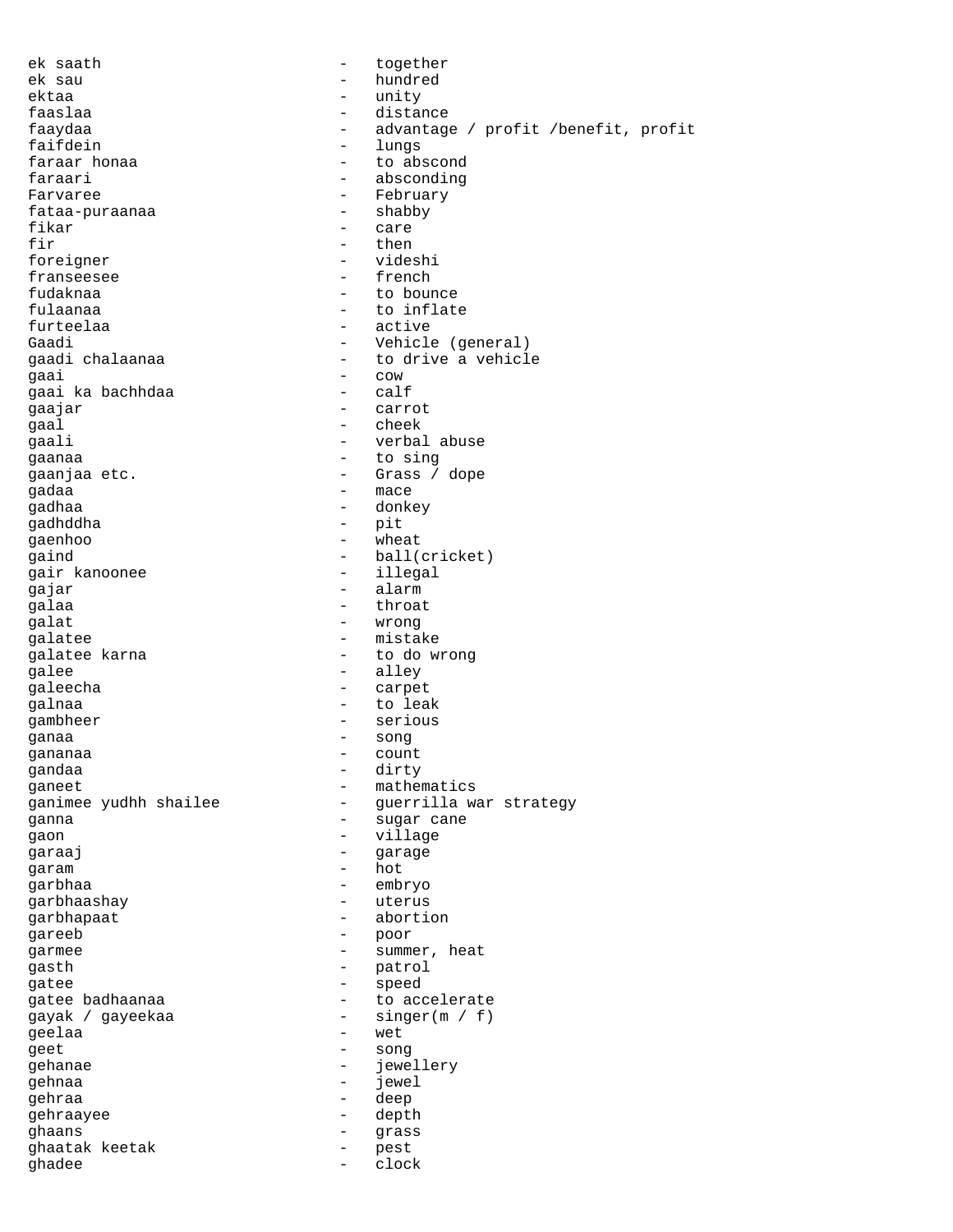ghadiyaal - alligator - aligator<br>gham - sadness - sadness ghamand extensive the contract of the contract of the contract of the contract of the contract of the contract o ghamandee - arrogant ghan  $\qquad \qquad \qquad$  - cube(math)<br>ghan mool - cube root( - cube root(math)<br>- bell ghantaa - bell ghantaa<br>qhar - home ghataa - dark cloud ghodaa - horse - horse - horse - horse - horse - horse - horse - horse - horse - horse - horse - horse - horse - horse - horse - horse - horse - horse - horse - horse - horse - horse - horse - horse - horse - horse - horse ghoomaanaa<br>ghoomnaa - to spin ghoosaa - punch ghrinaa karnaa - to detest ghulaam - slave ghutnaa - knee - vulture<br>- count gintee - count<br>qirija qhar - church - church girija ghar girnaa - to fall - to fall qoalee - pill goand - gum golaakaar - round / spherical graahak - customer / consumer graha - planet grahan - eclipse grahya - acceptable granth - novel gubbaraa - balloon - balloon - balloon - balloon - balloon - balloon - balloon - balloon - balloon - balloon gudiyaa<br>qulaab gulaab - rose - pink guldastaa - bouquet gupt - secret - hidden treasure qurdaa - kidney - kidney guroo - jupiter gussa - anger gyaan - knowledge Gyaarahvaa - eleventh<br>Gyaraah - eleven Gyaraah - eleven<br>haan - eleven haan - yes haanee - detriment, damage haaneekaarak - detrimental haar - defeat, garland<br>haasvakaarak - - comic - comic haasyakaarak Haath - Hand - bone haftaa - week halchar - movement haldi - turmeric - light (weight)<br>- ours hamaaraa - ours hamaare saath  $-$ <br>hamlaa  $$ hamlaa - attack<br>haraa - attack<br>- areen haraa - green - green - green - green - green - green - green - green - green - green - green - green - green - green - green - green - green - green - green - green - green - green - green - green - green - green - green - bastard haseen - pretty / beautiful hassyaaspad - ridiculous hastgat karnaa  $-$  to acquire hathaelee - palm (organ) hatyaa - kill - kill - kill - kill - kill - kill - kill - kill - kill - kill - kill - kill - kill - kill - kill - kill - kill - kill - kill - kill - kill - kill - kill - kill - kill - kill - kill - kill - kill - kill - kil hatyaaraa(m) - killer  $hat{y}$  -  $h$ atyaaree $(f)$ hawaa - air hawaa - breeze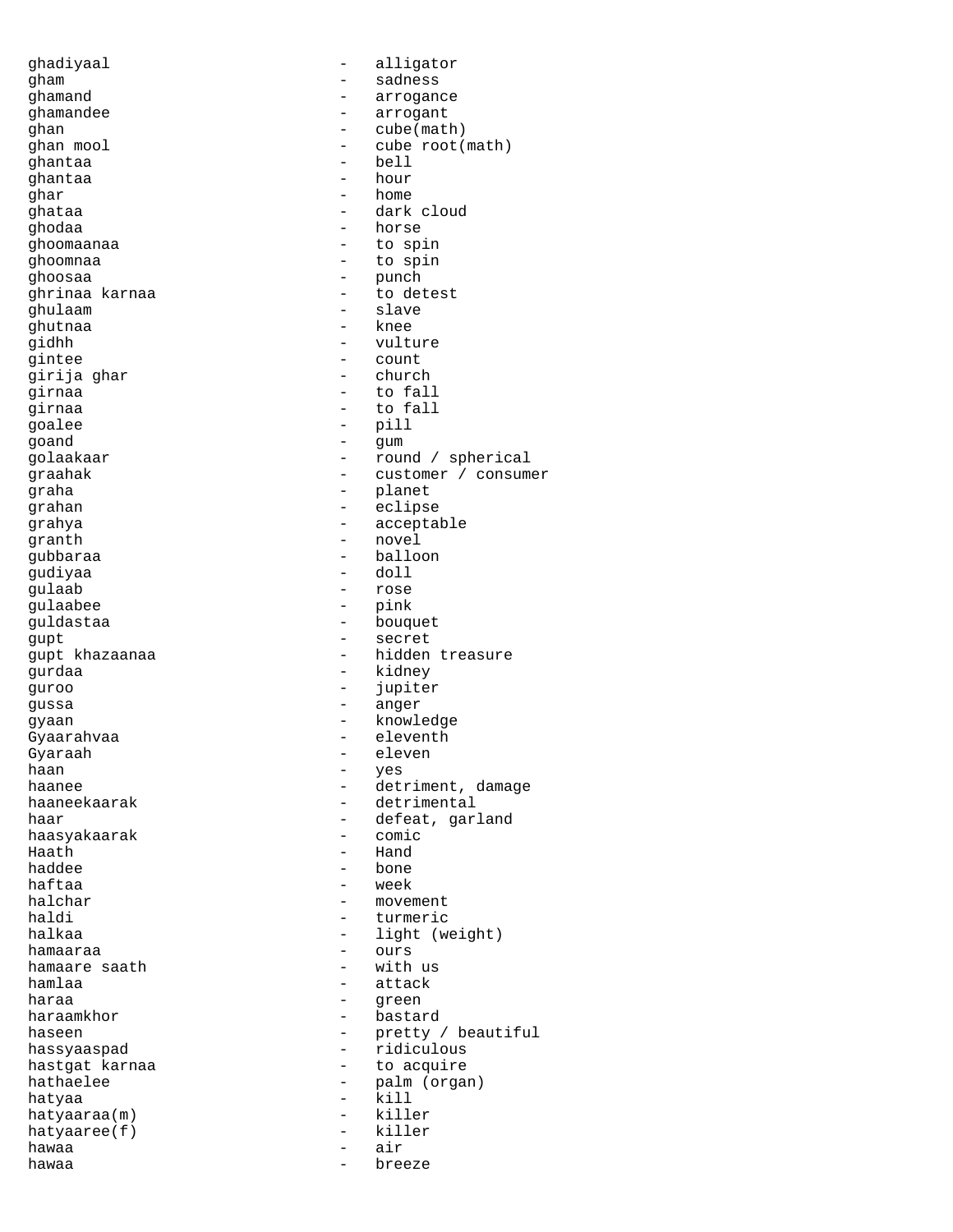hawaa se sanyog karaanaa  $-$  aerate hawaee - airforce hawaee adda - aerodrome hawaee chhatree  $\hspace{1cm}$  - parachute hawaee dal - airforce Hawaee jahaaj - aeroplane  $\begin{tabular}{ccc} hazaar & & \multicolumn{3}{c}{\textbf{the}} \\ \multicolumn{3}{c}{\textbf{the}} \\ \multicolumn{3}{c}{\textbf{the}} \\ \multicolumn{3}{c}{\textbf{the}} \\ \multicolumn{3}{c}{\textbf{the}} \\ \multicolumn{3}{c}{\textbf{the}} \\ \multicolumn{3}{c}{\textbf{the}} \\ \multicolumn{3}{c}{\textbf{the}} \\ \multicolumn{3}{c}{\textbf{the}} \\ \multicolumn{3}{c}{\textbf{the}} \\ \multicolumn{3}{c}{\textbf{the}} \\ \multicolumn{3}{c}{\textbf{the}} \\ \multicolumn{3}{c}{\textbf{the}}$ heera - diamond<br>hilaanaa - diamond - diamond - to shak hilaanaa - to shake - to shake - to shake - to shake - to shake - to shake - to shake - to shake - to move - to move him - snow him prapaat  $\qquad \qquad -$  avalanche himkhand  $\qquad \qquad -$  iceberg - iceberg himmatwaalaa - dashing - dashing Hindustaan - India hindustanee - - - - - - - - - - - Indian (of India), indian hinsaa - violence hinsaa - violence hinsaa - violence hinsaa - violence - violence - violence - violence - violence - violence - violence - violence - violence - violence - violence - violence - violence - violence - viole hinsaa - hatred / violence<br>hisaab-kitaab - - hatred / violence hisaab-kitaab - account(business)<br>hitavardhak - advantageous hitavardhak - advantageous<br>hoanth - lins hoanth - lips<br>hosh - conse hosh - consciousness - intelligent hriday - heart - heart - heart - heart - heart - heart - heart - heart - heart - heart - heart - heart - heart - heart - heart - heart - heart - heart - heart - heart - heart - heart - heart - heart - heart - heart - heart hrin - loan<br>hukumshaah - dicta - dictator ichchhaa - wish ijaajat - permission ikaththha karnaa imaan - honesty imaandaar - honest imaarat - building imlee - tamarind - tamarind - tamarind - tamarind - tamarind - tamarind - tamarind - tamarind - tamarind - tam indhan - fuel<br>indraneel manee - - sappl - sapphire injan - engine insaan - human insaaniyat - humanity intezaar karnaa ishanyaa - northeast ishq - love - advertisement ishwar - god istemaal - use<br>ittra - per ittra - perfume jaada - winter jaadoo - magic jaadoogar - magician - net(fishermen's) jaalee - fake, phoney jaalsaazee - forgery jaan - life jaanaa - to go jaanch - investigation<br>iaanwar - investigation<br>animal, beast jaanwar - animal, beast<br>jaanaanee - - - - - - - - - - - japanese jaapaanee - japanese jaatee - religion - religion<br>jaateewaad - racism - racism jaateewaad - racism - racism<br>jaati - tribe - tribe<br>- when jab bhi jadd - root jagah - place - to accomodate<br>- displace jagah se hilnaa Jahaaj - ship<br>jahannum - hell - hell jahannum jahar - poison jahreelaa - poisonous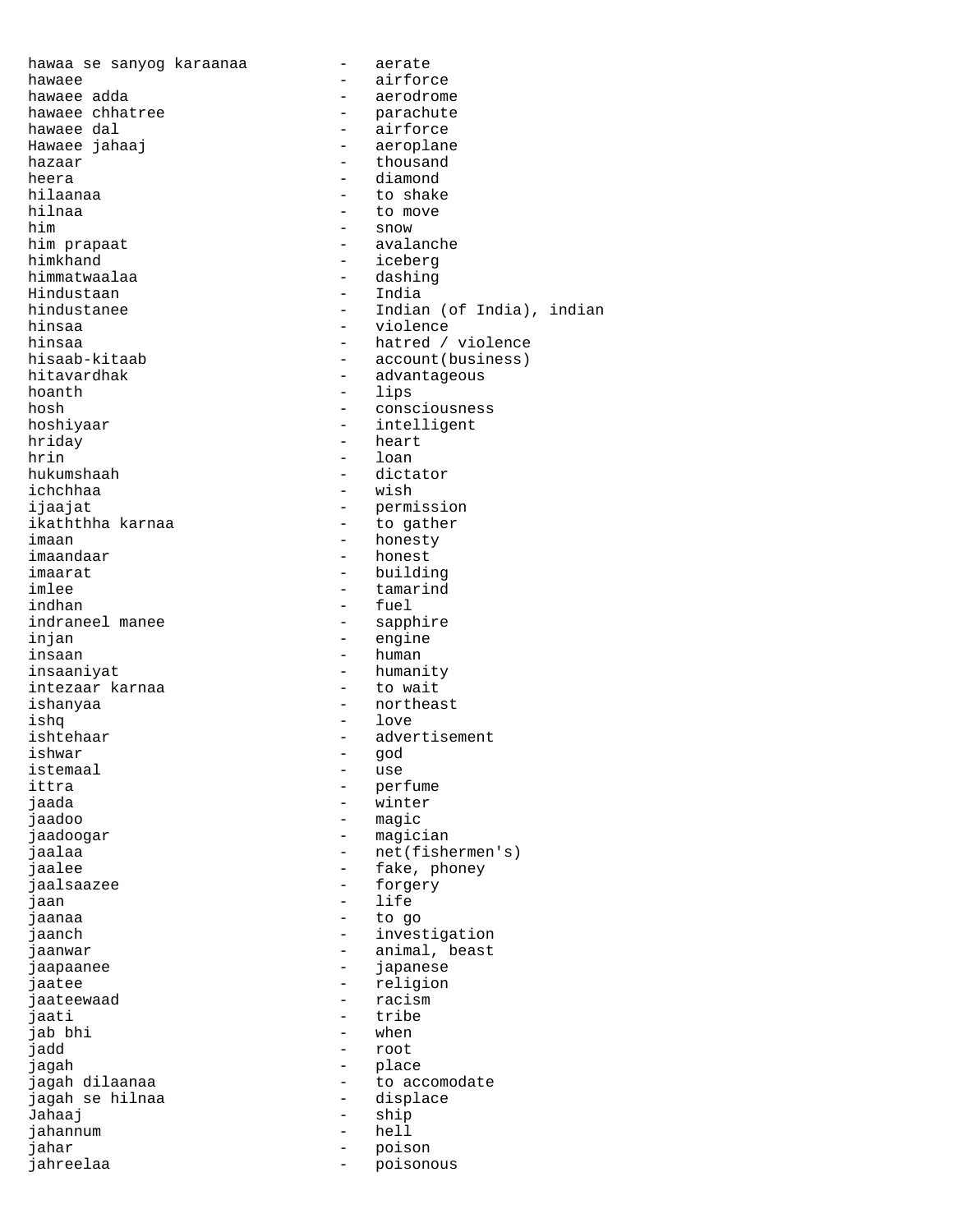| jaighosh karnaa  |                          | to acclaim               |
|------------------|--------------------------|--------------------------|
| jal              |                          | water                    |
| jamaanat         |                          | bail                     |
| jamayee          |                          | son in law               |
| janamdin         |                          | birthday                 |
| janataa          |                          | public(as a mass)        |
| jantaa           | $\qquad \qquad -$        | public                   |
| Janvaree         |                          | January                  |
| jariyaa          |                          | medium (physics)         |
| jaroorat         |                          | necessity                |
| jarooree         |                          | necessary                |
| jasoos           |                          | secret agent             |
| jatan karnaa     |                          | to cherish               |
| jateel           |                          | complex                  |
|                  |                          |                          |
| jawaab           | $\qquad \qquad -$        | answer, reply<br>soldier |
| jawaan           |                          |                          |
| jawaan           |                          | young                    |
| jawanee          |                          | youth                    |
| jeet             |                          | victory / win            |
| jeevan           | $\overline{\phantom{0}}$ | life                     |
| jhaaq            |                          | froth                    |
| jhaqadaa         |                          | quarrel                  |
| jhagadaaloo      |                          | aggressive               |
| jharokhaa        | $\overline{\phantom{0}}$ | window                   |
| jhatkaa          |                          | stroke, shock            |
| jheel            |                          | lake                     |
| jheengaa         |                          | prwan                    |
| jhoot            | $\overline{\phantom{0}}$ | lie (untrue)             |
| jhooth           |                          | false / lie              |
| $j$ hootha $(m)$ |                          | liar                     |
|                  |                          | liar                     |
| $j$ hoothi $(f)$ |                          |                          |
| jism             | $\qquad \qquad -$        | body                     |
| joad             |                          | joints                   |
| joadnaa          |                          | to affix                 |
| joadnaa          |                          | to attach                |
| jodaa            | $\qquad \qquad -$        | pair                     |
| jodee            | -                        | pair                     |
| Joon             | $\qquad \qquad -$        | June                     |
| joorm            |                          | crime                    |
| joorm ka saathee | $\qquad \qquad -$        | accomplice               |
| joota            | $\qquad \qquad -$        | shoe                     |
| jug              |                          | world                    |
| Julaee           |                          | July                     |
| jung             |                          | war                      |
| jungle           |                          | forest                   |
| jurrmaanaa       |                          | fine (as punishment)     |
| jwaalaa          |                          | flame                    |
|                  |                          |                          |
| jyoteesh vidyaa  |                          | astrology                |
| jyotishee        | -                        | astrologer               |
| kaafee           | -                        | enough                   |
| kaaqaz           |                          | paper                    |
| kaal             |                          | time, tense (grammar)    |
| kaalaa           | $\qquad \qquad -$        | black                    |
| kaalavadhee      |                          | period                   |
| kaalbahya        |                          | outdated                 |
| kaalpanik        |                          | imaginary                |
| kaalpanik        | $\overline{\phantom{0}}$ | aerial                   |
| kaam             |                          | work, affair             |
| Kaan             |                          | Ear                      |
| kaantaa          |                          | thorn                    |
| kaaran           |                          | reason                   |
| kaarya khsamataa |                          | efficiency               |
|                  |                          |                          |
| kaatnaa          |                          | to cut, to bite          |
| Kab              |                          | when                     |
| kaboo            |                          | control                  |
| kabool karnaa    |                          | to accede                |
| kabootar         |                          | pigeon                   |
| kabzaa karnaa    | $\qquad \qquad -$        | to capture               |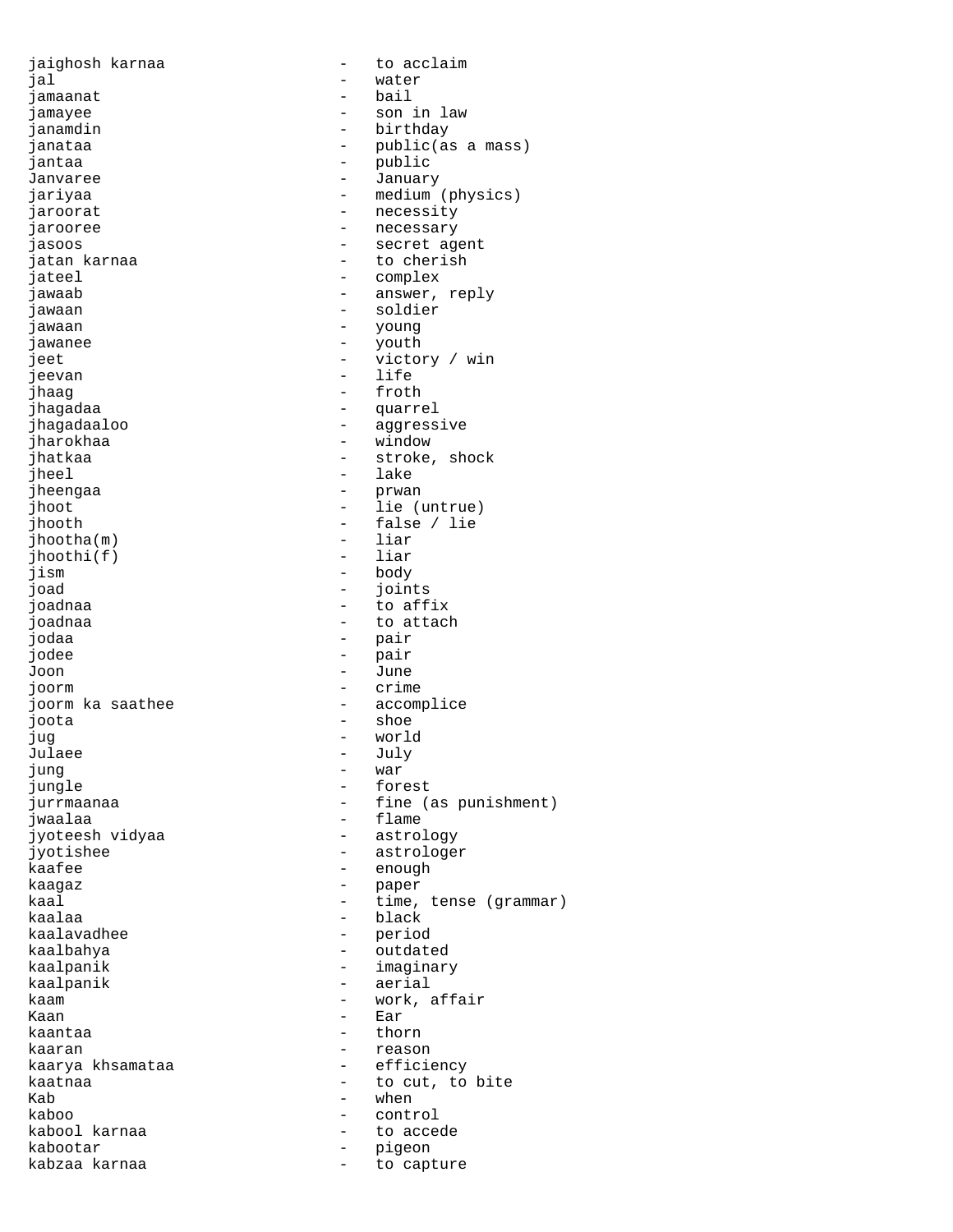kachcha - raw, crude kachha - crude - crude - crude - crude - crude - crude - crude - crude - crude - crude - crude - crude - crude kachhuaa - tortoise kadwaa - bitter kaee - several - several - several - several - several - several - several - several - several - several - several - several - several - several - several - several - several - several - several - several - several - sever kahaan - Where kahaavat - proverb, adage kahanee - story<br>kaid karnaa - story - story - story kaid karnaa - to capture<br>kaidee - to capture - to capture kaidee - prisoner - prisoner - prisoner - prisoner - prisoner - prisoner - prisoner - prisoner - prisoner - prisoner - prisoner - prisoner - prisoner - prisoner - prisoner - prisoner - prisoner - prisoner - prisoner - pris kainchee - scissors - scissors<br>Kaise - how Kaise - how<br>kak - crow - crow kalaa - art kalaa daalan - art gallery - wrist<br>- artist kalaakaar - artista artista kalaakaree - artista artista artista artista artista artista artista artista artis<br>Tarista artista artista artista artista artista artista artista artista artista artista artista artista artist art work kalayee ghadi - wrist watch kalee - bud<br>kalpanaa - bud - bud - imag kalpanaa - imagination, idea<br>kalpanik - imagination, idea kalpanik - virtual<br>kam-se-kam - - atleast - atleast kamaanaa - to earn kamakkl - to earn kamakkl - to earn - to earn - to earn - to earn - to earn - to earn - to earn - to earn - to earn - to earn - to earn - to earn - to earn - to earn - to earn - to earn - to earn - to ea kamakkl - idiot - lotus Kamar - waist - waist - waist - waist - waist - waist - waist - waist - waist - waist - waist - waist - waist - waist - waist - waist - waist - waist - waist - waist - waist - waist - waist - waist - waist - waist - waist - earning kamee - paucity, shortage kameena - scoundrel<br>kameez - shirt kameez - shirt<br>kamraa - shirt kamraa - room kamzor - weak - shoulder kangaal - bankrupt kangaal - penniless<br>
kankaal - skeleton - skeleton kanoon - law kanoonee - legal kapaas - cotton kar - tax - contract / deal karaara - harsh - harsh - harsh - harsh - harsh - harsh - harsh - harsh - harsh - harsh - harsh - harsh - harsh - harsh - harsh - harsh - harsh - harsh - harsh - harsh - harsh - harsh - harsh - harsh - harsh - harsh - hars karboadak - carbohydrates<br>kark roag - cancer - cancer kark roag - cancer karkvritta - tropic of cancer<br>karma - tropic of cancer<br>- act. deed - act, deed<br>- ear-ring karna bhooshan karrshan - traction karya  $-$  act karya kartaa  $\overline{\phantom{a}}$  - activist karyakram - programme kasa hua - tight Kashti (t as in tequila) katautee - decrement kathaa - story Kathar - Jack fruit katheen - difficult<br>kathin - hard(subs) - hard(substance) kathoartaa  $-$  severity kaum - sect kavayitree - poetess kavee - poet kavitaa - poem ke alaawaa  $\overline{\phantom{a}}$  - except ke baawajood - inspite of ke jaisaa  $\begin{array}{ccc} - & 1$ ike(similie)<br>ke neeche behaar - under(somethi under(something)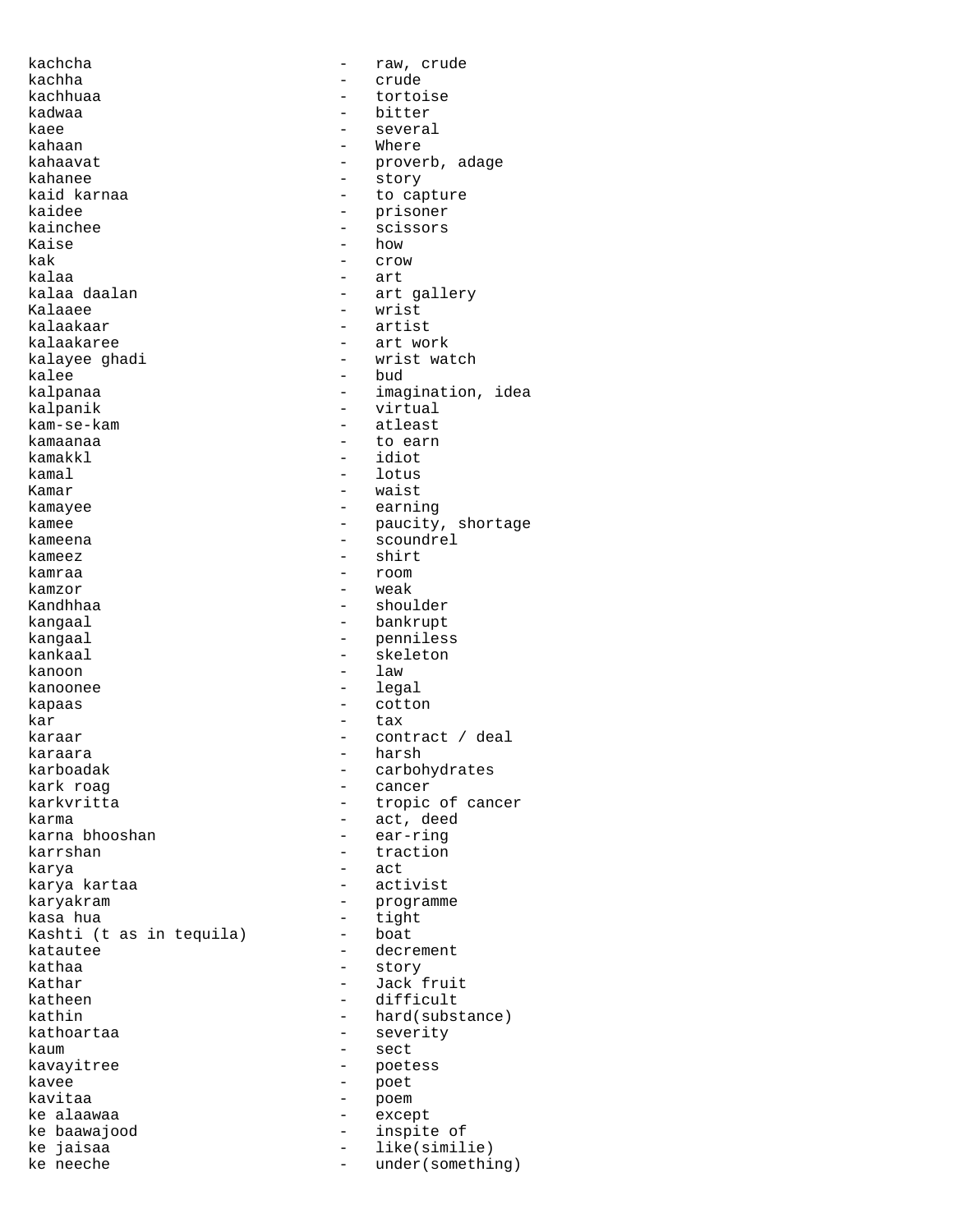ke paas hee  $-$  adjacent to keechad – mud<br>keela – fort keela - fort keemat - cost / price keemti - costly, priceless<br>keetnaashak - pesticide - pesticide keetnaashak - pesticide<br>Kela - banana Kela - banana - banana - banana - banana - banana - banana - banana - banana - banana - banana - banana - banana - banana - banana - banana - banana - banana - banana - banana - banana - banana - banana - banana - banana kendra - center - central kenkdaa - crab<br>khaal(animal skin) - skin khaal(animal skin)<br>khaanaa khaanaa - to eat<br>khaata pustak - to eat - passbook<br>- burro khachchhar khadednaa - to chase one away<br>khalee - to chase one away khalee - empty Khana - food khand - continents<br>
khanjar - continents<br>
- dagger khanjar - dagger - cough<br>- flaw kharaabee<br>kharchaa - expense khareedaree - shopping<br>
kharqosh - shopping<br>
- rabbit khargosh - rabbit khat - mail khataa - fault - danger khattaa - sour khazaanaa - treasure - treasure kheenchnaa - to pull<br>khel - to pull<br>- qame khel - game khelnaa - to play<br>khelnaa - to play - to play khelnaa - to play<br>kheti - aaricul kheti - agriculture - agriculture - agriculture - agriculture - agriculture - agriculture -  $\frac{1}{2}$ khidkee - window<br>khiladee - window<br>- player - player<br>- toy khilonaa<br>khoadnaa - to dig khoadnaa - to dig khoapdee - skull khojee - explorer khokhlaa - hollow - hollow - hollow - hollow - hollow - hollow - hollow - hollow - hollow - hollow - hollow -  $\sim$  hollow -  $\sim$  hollow -  $\sim$  hollow -  $\sim$  hollow -  $\sim$  hollow -  $\sim$  hollow -  $\sim$  hollow -  $\sim$  hollow khoobsoorat - pretty / beautiful<br>khoon - murder khoon - murder - murder - murder - murder - murder - murder - murder - blood - blood<br>- to dig khudaee karnaa - to dig khurrdaraa<br>khush khush - happy<br>khushboo - happy - happy khushboo - fragrance - happiness khwaab - dream - dream Kidhar - Where kifayatee - economical kis liye - why kisaan - farmer - farmer - farmer - farmer - farmer - farmer - farmer - farmer - farmer - farmer - farmer - farmer - farmer - farmer - farmer - farmer - farmer - farmer - farmer - farmer - farmer - farmer - farmer - farmer kitaab - book koan - angle koana - corner - corner - corner - corner - corner - corner - corner - corner - corner - corner - corner - corner - corner - corner - corner - corner - corner - corner - corner - corner - corner - corner - corner - corner - tender kooan - well kooda daan - dustbin - garbage kool - pedigree kounsaa - which - which kram - sequence kram - chronology<br>
krameek - chronology<br>
- serial(adj krameek - serial(adj.)<br>kramwaar - seguential kramwaar - sequential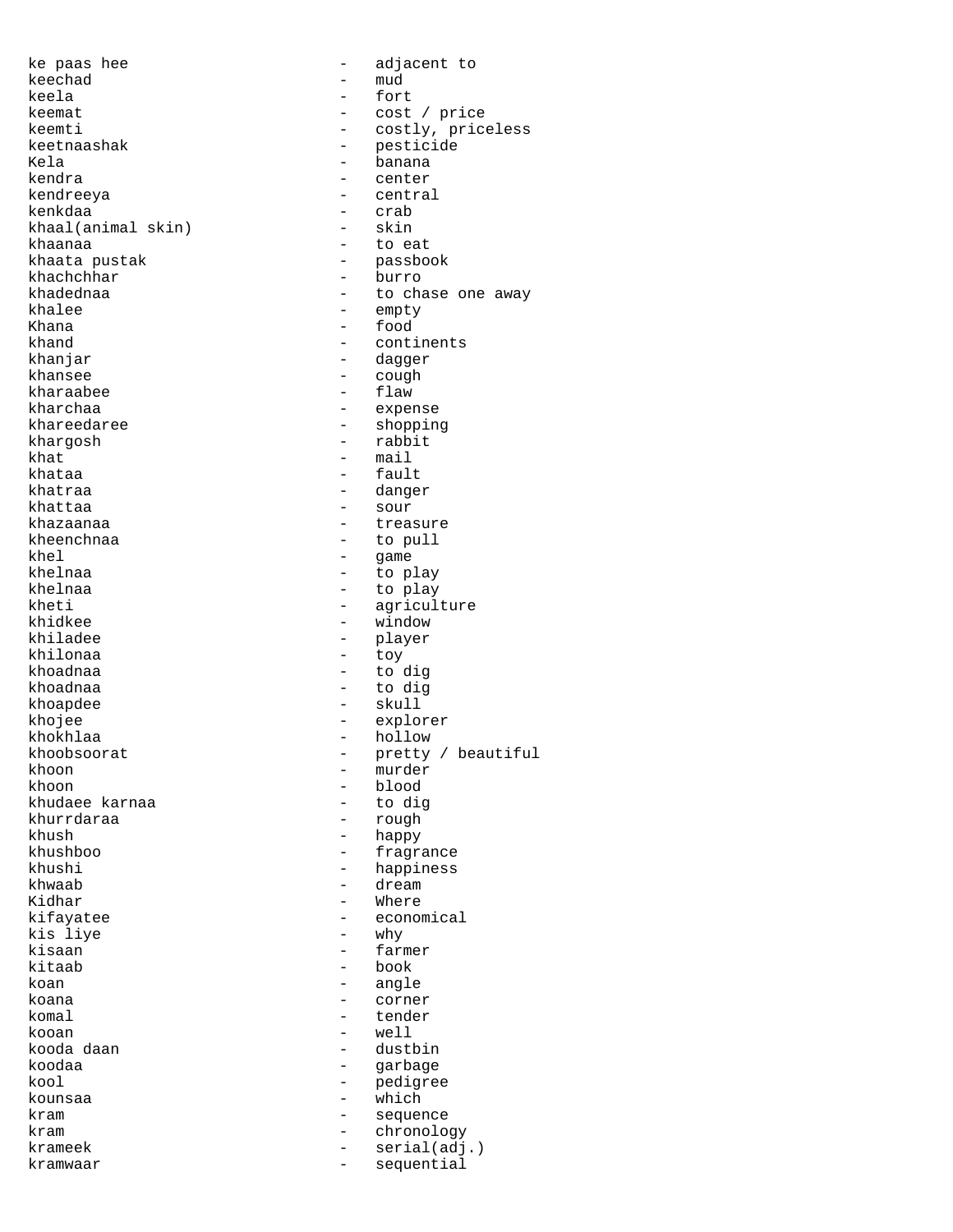kreeyaa visheshan - adverb kridaa - sports kripayaa - please krishee - farmer - farmer kritee  $\qquad \qquad -$  act, procedure, deed Kriyaa - verb kroor - brutal kroorrtaa - brutality kroosh - scraggy kshamataa  $-$  capacity kshann - moment kshepan aastraa kshiteej - horizon<br>kshubhdhaa karnaa - - - - - - - - - to perturb kshubhdhaa karnaa - to perturb kshubhdhha karnaa<br>kshudra kuchh - some kulapatee - chancellor(of university) kum karnaa - to attenuate<br>Kumaar - to attenuate - Kumaar - to attenuate - to attenuate - to attenuate - to attenuate - to attenuate - to Kumaar - Master (boy below teen age)<br>Kumaari - Miss Kumaari - Miss kumarikaa - damsel<br>kurkuraa - - damsel - damsel kursee - chair kushal - adroit, dab(at) kutiyaa - shack kutiyaa (t as in tequila) kutta - dog kutte jaisaa  $kya(?)$  - what(?!) kyon  $-$  why kyonki - because laal - red laar - saliva laash - dead body laath maarnaa laayak - capable ladayee - battle / fight Ladka - boy Ladki - girl laghoo graha  $-$  asteroid lajja - shame - shame<br>lajjaspad - shame: - shame lajjaspad - shameful lakadee kaa - wooden(of wood)<br>lakdee - wood - wood lakdee - wood lambaa(m) - long lambayee - length<br>lambee(f) - long  $l$ ambee $(f)$ laung - clove lekhak(m) - writer lekhikaa(f) - writer lekin - but lifafaa - envelope - envelope - envelope - envelope - envelope - envelope - envelope - envelope - envelope - to likhnaa - to write<br>loabh - to write loka kathaa<br>lokshahee Maa - Mother maadhyam - medium (physics) maal - goods - goods - goods - goods - goods - goods - goods - goods - goods - goods - goods - goods - goods maalaa - - - - - - - - - - garland, storey maaleekaa - serial(on TV) maamaa - uncle(maternal) maamlaa - affair maan - respect

- abject - crispy - wish - aim - greed<br>- fable - democracy - Goods train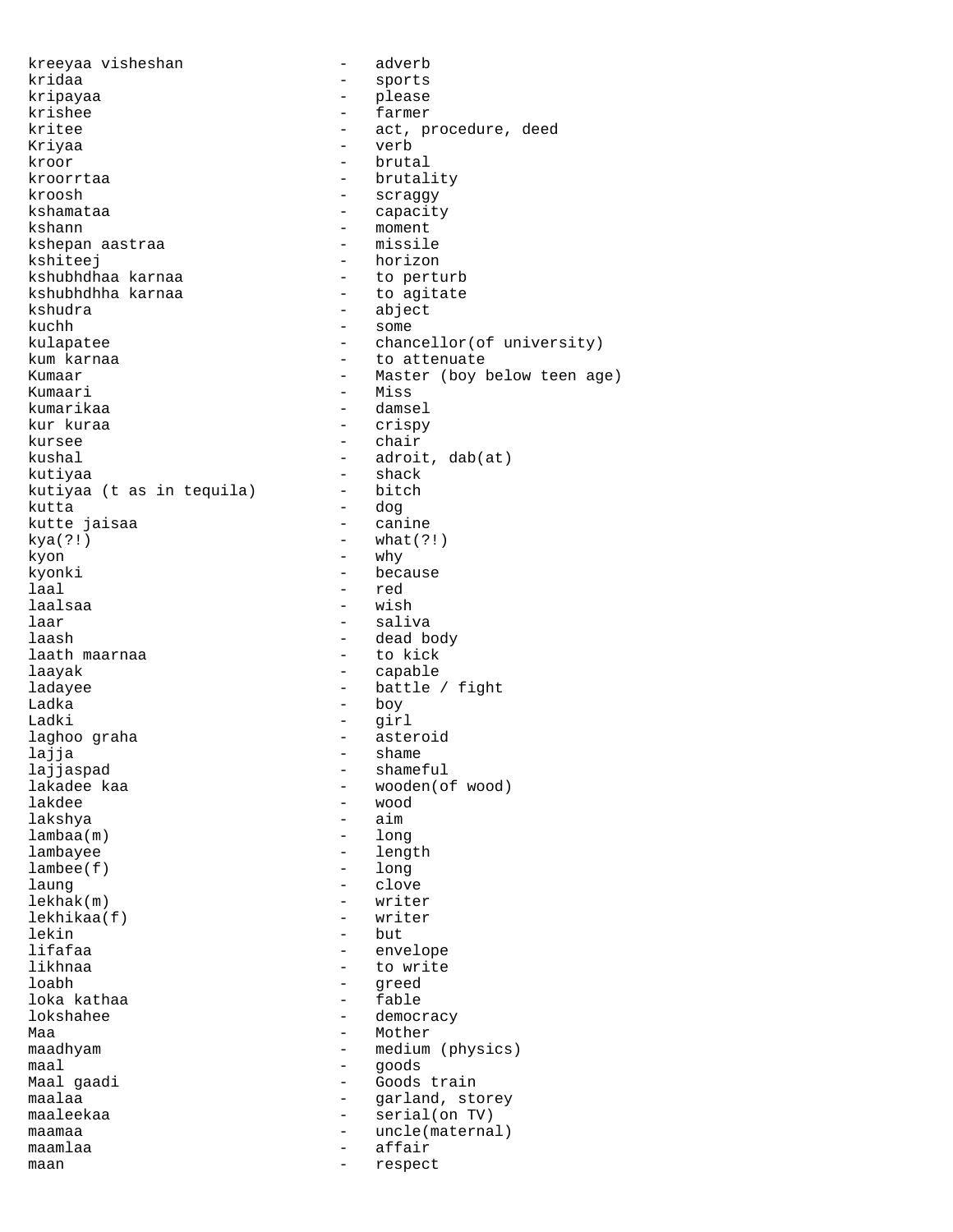maananeeyataa - dignity maannaa - to agree maans - flesh maansaahaaree - 1000 - non vegetarian maarnaa - to beat, to kill maataaji - Mother - Mother - Mother - Mother - Mother - Mother - Subsetting and American structure of the Subsetting Subsetting and American structure of the Subsetting Subsetting and American structure of the Subsetting S machhi - fish madad - aid - honey<br>- bee madhoo makhhi<br>madhyam madhyam - mediocre / medium (size)<br>madira - alcohol (drinking) madira - alcohol (drinking) - May<br>- I Maein magar machh - crocodile mahaasaagar<br>mahaasankat mahaasankat - catastrophe mahal - catastrophe - catastrophe - catastrophe - catastrophe - catastrophe - catastrophe - catastrophe - catastrophe - catastrophe - catastrophe - catastrophe - catastrophe - catastrophe - catast mahal - palace mahattva - importance Mahina  $-\text{month}$  - month  $-\text{sin}(a)$ mahoday - sir(addressal) - madam(address) makaan  $\begin{array}{ccc} \text{makaan} & - & \text{house} \\ \text{makadee} & - & \text{spiden} \end{array}$ makadee - spider<br>makarvritta - tropic makarvritta - tropic of capricorn<br>makhhi - flv - fly makhkhan - butter makki - maize mallikaa - empress<br>mandir - temple - temple mangal  $-$  mars mangal - sacred - Tuesday<br>- wish manishaa mann  $\frac{1}{2}$  mind<br>mannvataa  $\frac{1}{2}$  mind mannyataa mantralay  $-$  ministry mantree  $-$  minister manushya - human March - March Mard - man - man - man - man - man - man - man - man - man - man - man - man - man - man - man - man - man - man - man - man - man - man - man - man - man - man - man - man - man - man - man - man - man - man - man - man mareej enterprise and the patient (medical) marg - road marj - disease marmbheidee - sarcastic<br>marnaa - to die - sarcastic marnaa - to die marrdan - physiotherapy<br>marusthal - desert - desert masaalaa - spice - popular mashhahoor - famous masik - monthly<br>masjid - mosque - mosque<br>- problem maslaa - problem<br>mastishq - brain - brain mastishq - brain brain brain brain brain brain brain brain brain brain brain brain brain brain brain brain bra<br>- brain brain brain brain brain brain brain brain brain brain brain brain brain brain brain brain brain brain mat - opinion matkee - earthen pot<br>matlab - meaning - meaning<br>- envy  $matsar$ maut death and death and death death and death death and death death and death death and death and death and death  $\sim$ mawaeshee - cattle meel – mile<br>meetha – sweet - sweet(taste) mehangaa - costly meharbaan - kind( action)<br>meharbanee - favor meharbanee - favor - favor - favor - favor - favor - favor - favor - favor - favor - favor - favor - favor - favor - favor - favor - favor - favor - favor - favor - favor - favor - favor - favor - favor - favor - favor - f mehnatee - diligent<br>meraa - My meraa - My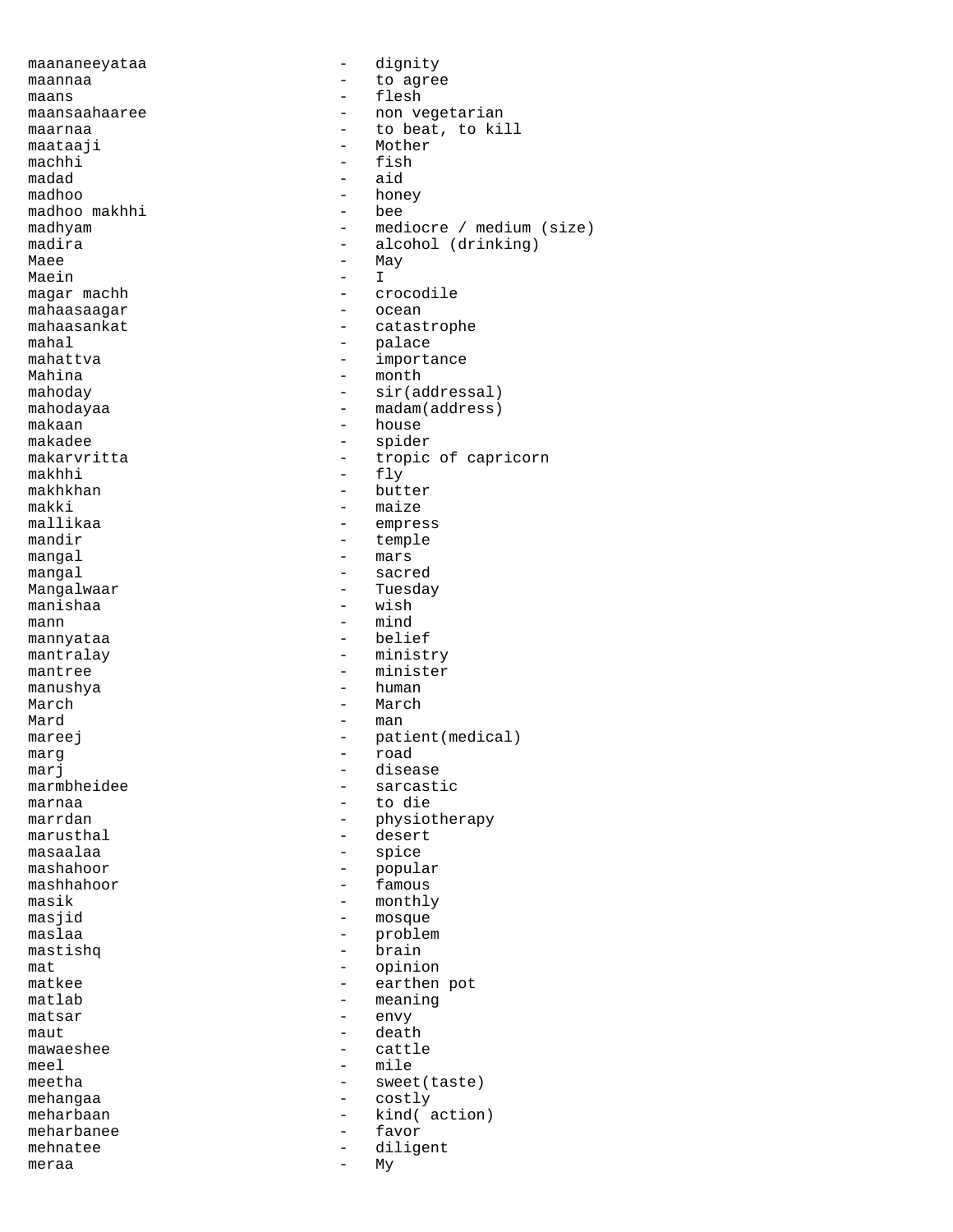Methi  $-$  fenugreek mez - table mina - enamel minat - minute mishran - minute - minute - minute - minute - minute - minute - minute - minute - minute - minute - minute - minute - minute - minute - minute - minute - minute - minute - minute - minute - minute - minute -- mixture<br>- sweets mithaee - sweets<br>mithya(sanskrit) - false / lie mithya(sanskrit)<br>mittee mittee - clay<br>moam - wax - wax - wax<br>- candle moambattee moar - peacock<br>mohabbat - 10ve mohabbat - love<br>mombattee - cand - candle Moochh - Moustache Mooh - Face / mouth mool - root moorkh - absurd moorkhtaa - absurdity - sculptor motaa - obese motaapaa - obesity motor gaadi mrig - deer<br>mrigial - mira mrigjal - mirage<br>mrityoo - death mrityoo - death - death - death - death - death - death - death - death - death - death - death - death - death - death - death - death - death - death - death - death - death - death - death - death - death - death - deat - death<br>- agony mrityoo yaatnaa - agony mujhe kshamaa keejiye<br>mukh mukh - Face / mouth mukhya mantree  $\begin{array}{ccc} - & \text{prime / main} \\ - & \text{prime / main} \\ \end{array}$ - prime minister<br>- soft mulaayam<br>munaafaa munaafaa - profit<br>murdaa - baad - dead b - dead body murgee hen hen andere behandliche behandliche behandliche behandliche behandliche behandliche behandliche behandliche behandliche behandliche behandliche behandliche behandliche behandliche behandliche behandliche behandli murrgaa - rooster mushkil - difficulty naa - no naa - no naach - dance naachnaa - to dance naagrik - citizen<br>Naak - communist - citizen Naak - nose - Name naaraaz - crestfallen naash - destruction<br>naastik - atheist - atheist<br>- sceptic naastikyawadee naataa - short - short naatak  $-$  stage drama Naau - nine naayak - hero naayikaa - heroine naaz - pride naazuk - tender, delicate / fragile<br>Nabbe - hinety - hinety Nabbe - ninety nadee  $-$  river<br>nafrat  $-$  hate - hate / dislike nagar - city nageena - diamond nagna - naked nagnataa - nudity nahaanaa - to bathe nahee  $-$  no<br>nairutvaa  $-$  sou nairutyaa - southwest naisargik - natural<br>nakad - cash - cash nakad - cash - cash - cash - cash - cash - cash - cash - cash - cash - cash - cash - cash - cash - cash - cash nakalee - fake - fake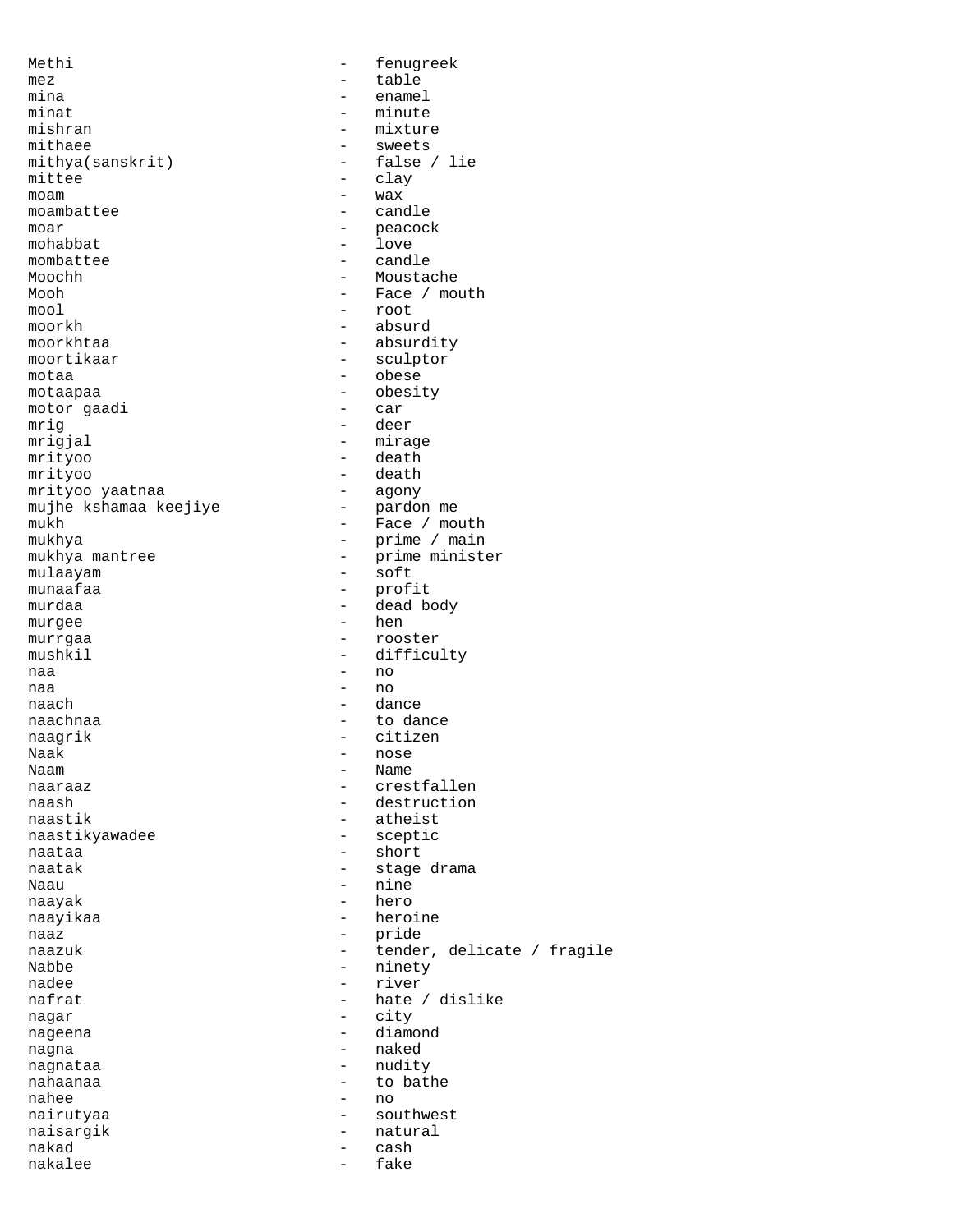| Nakhoon              |                          | nails                           |
|----------------------|--------------------------|---------------------------------|
| nakshaa              | $\overline{\phantom{0}}$ | map                             |
| nal                  | $\overline{\phantom{0}}$ | tap                             |
| nalaayak             | $\overline{\phantom{0}}$ | incapable                       |
| namak                |                          | salt                            |
| namee                | $\overline{\phantom{0}}$ | mositure                        |
| namkeen              | $\qquad \qquad -$        | salty(taste)                    |
| namm                 | $\qquad \qquad -$        | moist                           |
| namoonaa             |                          | sample                          |
| namra                | $\overline{\phantom{0}}$ | humble                          |
| nanand               | $-$<br>$-$               | sister in law<br>soft           |
| naram                | $-$                      | coconut                         |
| nareeyal<br>naringee | $\overline{\phantom{0}}$ | orange(color)                   |
| nark                 | $-$                      | hell                            |
| nas                  |                          | nerve                           |
| naseeb               | $\overline{\phantom{0}}$ | fate                            |
| nasla                | $\overline{\phantom{0}}$ | breed                           |
| nateejaa             | $-$                      | result                          |
| naudal               | $-$                      | navy                            |
| naukar               | $\overline{\phantom{0}}$ | servant                         |
| naukree              | $\overline{\phantom{0}}$ | job                             |
| Nauvaa               | $-$                      | ninth                           |
| Navambar             | $-$                      | November                        |
| nayaa(m)             | $\overline{\phantom{0}}$ | new                             |
| nayee                | $\equiv$                 | barber                          |
| nayee(f)             | $\overline{\phantom{0}}$ | new                             |
| nazdeek              | $-$                      | nearby                          |
| nazdeek              | $\overline{\phantom{0}}$ | near                            |
| nazook               |                          | fragile                         |
| neech                | $\overline{\phantom{0}}$ | scoundrel                       |
| neeche               | $-$                      | down                            |
| neela                | $\qquad \qquad -$        | blue                            |
| nibandh              |                          | essay                           |
| nidhan               | $\overline{\phantom{0}}$ | death                           |
| nikaah               | $-$                      | engagement                      |
| nikaas               | $-$                      | exit                            |
| Nimboo               | $-$                      | lemon                           |
| nimboo ka sharbet    | $\overline{\phantom{0}}$ | lemonade                        |
| nindaa               | $-$                      | detraction                      |
| nindya               | $-$                      | abominable                      |
| niraashawadee        | $\qquad \qquad -$        | pessimist                       |
| nirmaan              |                          | creation                        |
| nirmaataa<br>nirmal  | $\qquad \qquad -$        | producer<br>clean               |
| nirmitee             |                          | production / creation, creation |
| nirnaay daenaa       | $\overline{\phantom{0}}$ | to adjudge                      |
| nirnay               | $ \,$                    | decision                        |
| nirrnay              |                          | conclusion                      |
| nirrnayak            |                          | conclusive                      |
| nirvaat              |                          | vacuum                          |
| niryaat              | $-$                      | export                          |
| nisarq               | $-$                      | nature                          |
| nischay              |                          | determination                   |
| nischit              |                          | determinate                     |
| nishaa               | $\overline{\phantom{0}}$ | night                           |
| nishaan              | $-$                      | sign                            |
| nishaanaa            | $\overline{\phantom{0}}$ | aim                             |
| nishabdataa          |                          | silence                         |
| nishkreeyataa        | $-$                      | phlegm                          |
| nishthaa             | $\overline{\phantom{0}}$ | adhesion                        |
| nishthaavant rehnaa  |                          | to adhere                       |
| nivesh               |                          | investment                      |
| nivritt honaa        | $\equiv$                 | to reitre                       |
| nivrrittee vetan     | $-$                      | pension                         |
| nokeelaa             | $-$                      | pointed                         |
| nrityaa              | $\overline{\phantom{0}}$ | dance                           |
| nrityaanganaa(f)     | $\overline{\phantom{a}}$ | dancer                          |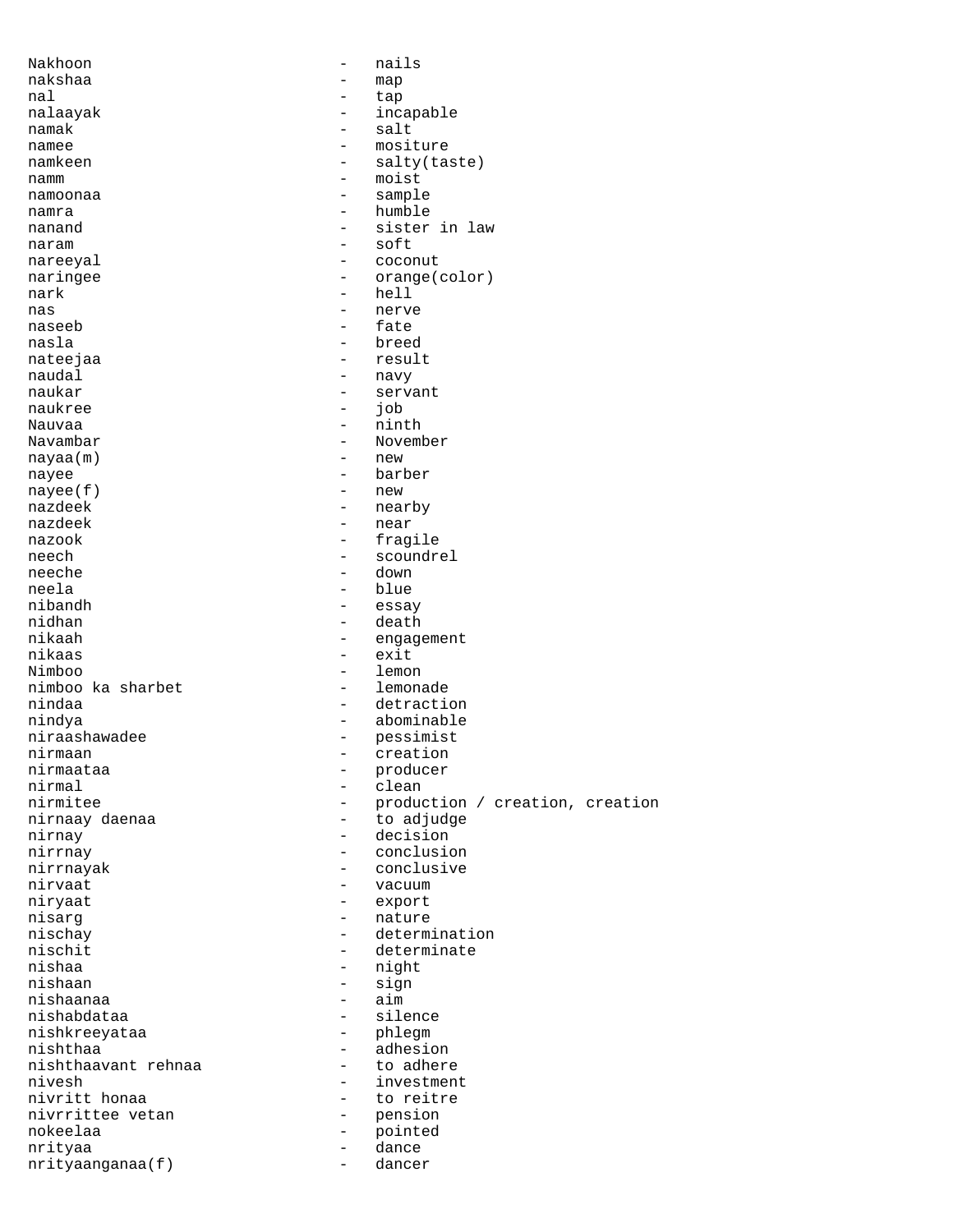| nsahwar                |                          | destructible           |
|------------------------|--------------------------|------------------------|
| nuksaan                |                          | loss                   |
| nyaaya                 |                          | justice                |
| nyoonatam              |                          | minimum                |
| oomra                  |                          | age                    |
| oonchaa                | -                        | tall                   |
| oonee                  |                          | woollen                |
|                        | -                        |                        |
| oont                   |                          | camel                  |
| oopar                  |                          | up                     |
| oorjaa                 | -                        | power, energy          |
| ooshna-katee-bandheeya | -                        | tropical               |
| paagal                 | -                        | crazy, insane          |
| paagal                 |                          | mad                    |
| paagalpan              | -                        | crazyness              |
| paak kritee            | -                        | cookery                |
| paakshik               | $\overline{\phantom{0}}$ | fortnightly            |
| Paalaak                | -                        |                        |
|                        |                          | spinach                |
| paalan karta           | $\overline{\phantom{0}}$ | parents                |
| Paanch                 | -                        | five                   |
| Paanchva               |                          | fifth                  |
| Paaon                  | $\overline{\phantom{0}}$ | leg                    |
| раар                   | $\overline{\phantom{0}}$ | sin                    |
| paapaa                 | $\qquad \qquad -$        | daddy                  |
| paapvimochan           | $\qquad \qquad -$        | salvation              |
| paas                   | -                        | nearby                 |
|                        |                          |                        |
| paathshaalaa           | $\overline{\phantom{0}}$ | school                 |
| Pachaas                | $\qquad \qquad -$        | fifty                  |
| padaarth               | -                        | substance              |
| padbrashth karnaa      | -                        | to dethrone            |
| padhayee               | $\overline{\phantom{0}}$ | study(n)               |
| padhayee karnaa        | -                        | to study               |
| padhnaa                |                          | to read                |
| paeshaa                | -                        | occupation             |
|                        |                          | turban                 |
| pagadee                |                          |                        |
| pahiyaa                | -                        | wheel                  |
| Pahlah                 |                          | first                  |
| pahoonch               | $-$                      | reach                  |
| paidaayishee           |                          | instinctive            |
| paigambar              | -                        | prophet                |
| painaa                 | $-$                      | sharp                  |
| paincheedaa            | $\overline{\phantom{0}}$ | complicated            |
| paise                  | -                        | money                  |
|                        |                          | rich                   |
| paisewaala             |                          |                        |
| Pait                   |                          | stomach                |
| pakaa hua              |                          | ripe                   |
| pakaanaa               |                          | to cook                |
| pakshee                | $\overline{\phantom{0}}$ | bird                   |
| pal                    | -                        | instant (time), moment |
| pal                    |                          | moment                 |
| palak                  |                          | eyelid                 |
| panchhi                | $\overline{\phantom{0}}$ | bird                   |
|                        |                          |                        |
| panchhi                | $\overline{\phantom{0}}$ | bird                   |
| Pandraah               | $\overline{\phantom{0}}$ | fifteen                |
| panee                  | -                        | water                  |
| panjaa                 | -                        | paw(felines)           |
| panjaa                 | -                        | palm (organ)           |
| pankhaa                |                          | fan                    |
| pankhudi               | -                        | petal                  |
| pankhudiyaan           | -                        | petals                 |
|                        |                          |                        |
| panktee                | -                        | line(in text)          |
| pappi                  | -                        | kiss                   |
| paraajay               | $\overline{\phantom{0}}$ | defeat                 |
| paraakram              |                          | achievement            |
| parbat                 | -                        | mountain               |
| parbat shrinkhlaa      | -                        | sierra                 |
| parchee                | -                        | pamphlet               |
| parchhayee             | $-$                      | shadow                 |
| paree                  | $\overline{\phantom{0}}$ | angel                  |
|                        |                          |                        |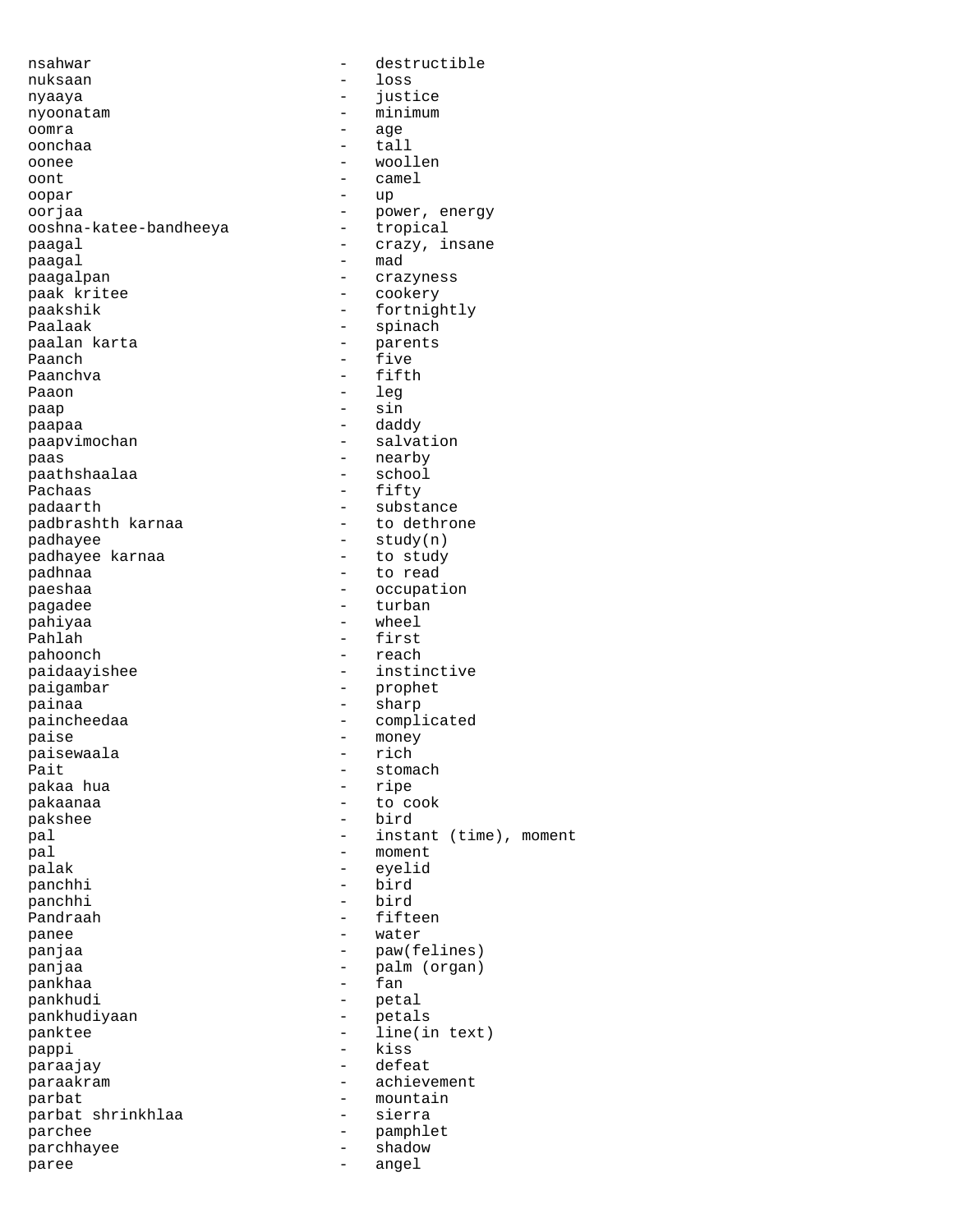| pareebhraman                |                          | rotation                    |
|-----------------------------|--------------------------|-----------------------------|
| pareeksha                   | -                        | exam                        |
| pareepoorna                 |                          | perfect                     |
| pareshaan                   |                          | tense / depressed           |
| pareshaan karnaa            |                          | disturb / perturb           |
| pareshaani                  | $\qquad \qquad -$        | problem                     |
| parikshak                   | -                        | examiner                    |
| pariksharthi                |                          | examinee                    |
| parimitee                   |                          | perimeter                   |
| parinaam                    | $\overline{\phantom{0}}$ | effect                      |
| parinaam honaa              | $\overline{\phantom{0}}$ | affect                      |
| parinaamkarak               |                          | effective                   |
| pariwaar                    |                          | family                      |
|                             |                          |                             |
| parjeevee                   |                          | parasite                    |
| parrdaa                     | $\overline{\phantom{0}}$ | veil                        |
| parrdaa                     |                          | curtain                     |
| parvaa                      | $\overline{\phantom{0}}$ | care                        |
| parvaanaa                   |                          | license                     |
| paryaapt                    | $\qquad \qquad$          | adequate                    |
| paryaay                     | -                        | option                      |
| pasand                      |                          | like                        |
| paschatt                    |                          | after                       |
| paschim                     | $\overline{\phantom{0}}$ | west                        |
| paseejnaa                   |                          | to seep                     |
|                             |                          |                             |
| paseenaa                    |                          | perspiration / sweat, sweat |
| pataa                       |                          | address                     |
| patang                      | $\qquad \qquad -$        | kite                        |
| patee                       |                          | husband                     |
| path                        |                          | road                        |
| paththar                    |                          | stone                       |
| patkathaa                   | -                        | script                      |
| patloon                     | $\qquad \qquad -$        | pants                       |
| patnee                      | $\overline{\phantom{0}}$ | wife                        |
| patta                       |                          | leaf                        |
| patta (t as in top)         | -                        | belt                        |
| patthar mein badal jaanaa   | $\qquad \qquad -$        |                             |
|                             |                          | to petrify                  |
| patthhar                    |                          | rock                        |
| patti                       |                          | small leaf                  |
| paudhaa                     |                          | sapling                     |
| pavitra                     | $\qquad \qquad -$        | sacred                      |
| ped                         | $\overline{\phantom{0}}$ | tree                        |
| peeche                      | $\overline{a}$           | backwards                   |
| peechhaa karnaa             |                          | to follow                   |
| peedaa denaa                |                          | to afflict                  |
| peedaakar                   |                          | pesky                       |
| peela                       |                          | yellow                      |
| peenaa                      |                          | to drink                    |
| peenkdaani                  | -                        | spitoon                     |
|                             | $\overline{\phantom{0}}$ | bronze, brass               |
| peetal                      |                          |                             |
| peeth                       |                          | back(body part)             |
| peetnaa                     |                          | to beat                     |
| pehan-naa                   | -                        | to wear                     |
| pehnaavaa                   |                          | dress(n)                    |
| peshaab                     | -                        | urine                       |
| peshewarr                   |                          | professional                |
| peshkash                    | -                        | presentation                |
| phaansaa                    | -                        | dice                        |
| phaatak                     | -                        | gate                        |
| phal                        |                          | fruit                       |
| phalak                      | $\overline{\phantom{0}}$ | board                       |
| phool                       |                          | flower                      |
| phooldaan                   |                          | flower pot                  |
|                             |                          |                             |
| pinjraa                     |                          | cage                        |
| Pitaaji                     |                          | Father                      |
| pitrootva                   |                          |                             |
|                             |                          | paternity                   |
| poochnaa                    |                          | to ask                      |
| poojya samajhnaa<br>poonchh |                          | to adore<br>tail            |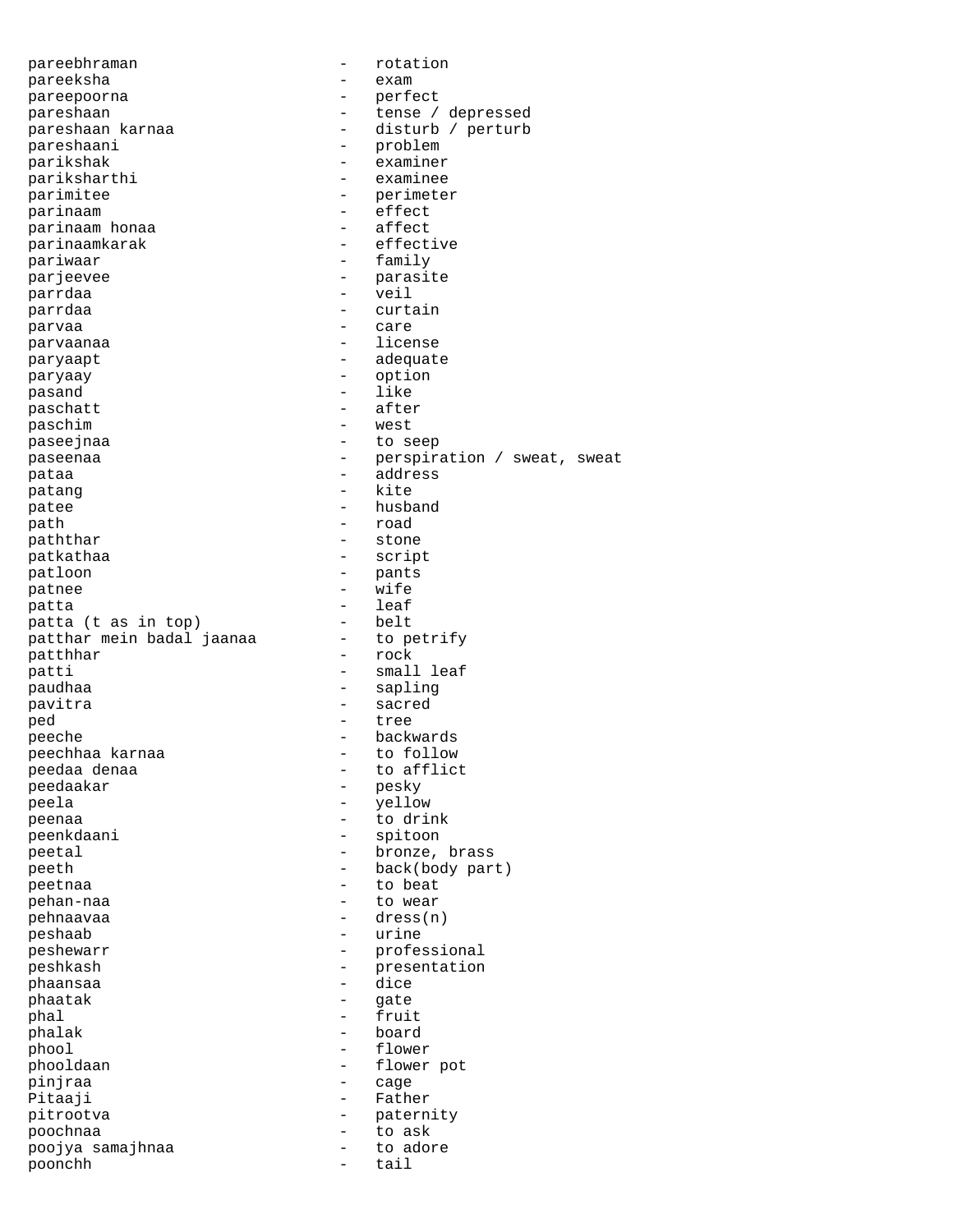poorna - absolute poorna - complete poornavasthaa - perfection poorv - east poshakh - dress(n) praaptee kar  $-$  income tax prabhaat - morning pradakshinaa - revolution(around something) -<br>pradarrshan - exhibition pradooshan - pollution pragat honaa  $\qquad \qquad$  - to appear pragatee  $\qquad$  - development prajaasattak diwas  $\overline{a}$  - republic day prajaatantra - republic prakaash - light prakaashak - publisher prakaashan - publication prakshaepan - transmission praptee - income<br>praptee - income<br>prantee - income praptee - income prarrthanaa - prayer prasaadhan griha - toilet / sanitary annexe prasaar - circulation prasaar karnaa - to circulate<br>prasaar maadhhavam - - - - - - - media prasaar maadhhayam prashikshak - trainer prashikshan - training -<br>prasidhh - famous prasthaan - departure prasthhapanaa - establishment prastutkartaa - presenter prateek - memento prateekreeyaa - response prateespardhee - competitor prathaa - belief pratheen - protein prathmeek - primary pratibandh karnaa pratikool - adverse pratinidhee - agent pratyek - each praudh - adult Pravaasee eeu aan beheer op de gewone in de gewone op de gewone in de gewone in de gewone in de gewone in de g pravaeg extensive contraction of the pravaeg contraction of  $\sim$  acceleration pravesh - entry<br>pravaas karnaa - to try prayaas karnaa preeya - dear prem  $-$  love, adoration -<br>prithvee - earth pudeenaa - peppermint pudharee - leader pudinaa - mint(herb)<br>pujaree - mint(herb) - priest pujaree - priest pul - bridge(over a river) pulice thaanaa - police station punah - again / once more puraanaa - old (non living) puraskaar - prize<br>puraskaar aur protsaahan - patro puraskaar aur protsaahan - patronage puraskrit - prized puroosh - man pushhtee - confirmation pustak - book pustakalaya - library pustikaa - booklet putlaa - statue - statue pyaar - love pyaaz - onion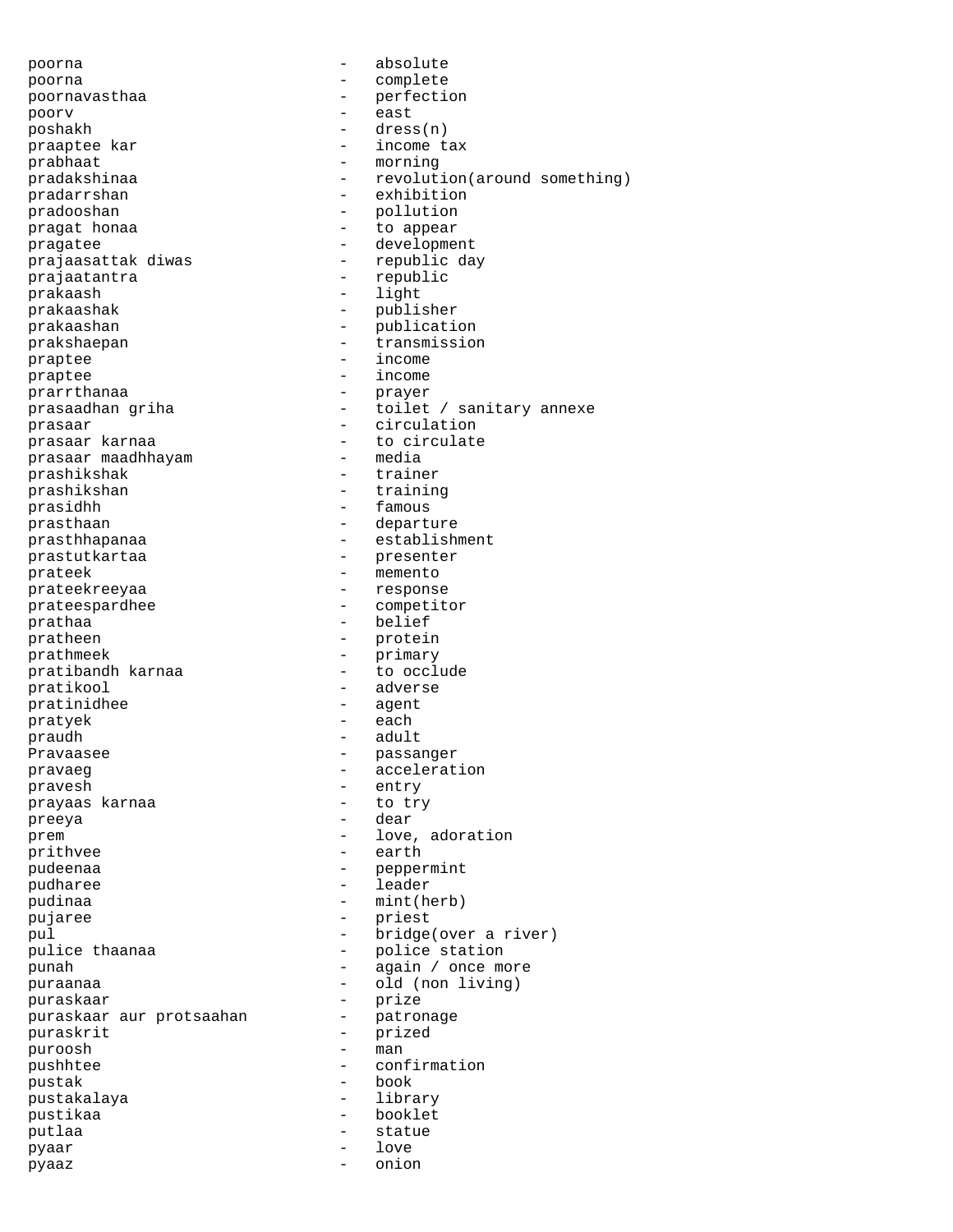quateel - killer quatl - murder raajaa - king raajdhanee - capital(country's) raajkaaran - politics<br>raajkumaar - prince - prince - prince raajkumaaree - princess raajya-droh - sedition - ash<br>- demon raakshasa raanee - queen raastaa - road raat - night rachanaa - arrangement radd karnaa - to abrogate Rail gaadi railway - train rait - sand<br>rajdoot - sand<br>- envoy rajdoot - envoy - state rajjyapaal - governor(of a state)<br>rajyasansthaa - polity - polity rajyasansthaa rakhnaa - to keep rakshaa - defence rakshaa mantree  $\overline{\phantom{a}}$  - defence minister rang - colour, dye ranjidaa - sadaa - sadaa - sadaa - sadaa - sadaa - sadaa - sadaa - sadaa - sadaa - sadaa - sadaa - sadaa - sad<br>Taaliif ah sadaa - sadaa - sadaa - sadaa - sadaa - sadaa - sadaa - sadaa - sadaa - sadaa - sadaa - sadaa - sad ras - juice - alchemy rasaayan - chemical<br>rashtrapati - presiden - president rassee - rope - rope raveewaar - sunday razee - agree - vertebral column rehnaa - to live<br>rekhaa - to live<br>- line rekhaa - line<br>resha - line<br>- line - line resham - silk rishwat - bribe rishwat denaa  $-$  to bribe ritoo - season riyaaz - practice roag - disease roanaa - to cry / to weep, to cry rooh - spirit / soul - dry rookhaa - dry rooprekhaa - outline roos - russia roosee - russian - russian roshnayee - lighting(during festivals) roshnee - light<br>rrin (stretch r) - loan rrin (stretch r) - loan<br>rukiye(pol) - stop rukiye(pol)<br>ruko(fam) ruko(fam) - stop saabun - soap (used to wash)<br>saadhan - device saadhan - device - meditation saadhoo - saint saagar - sea - adventure<br>- odyssey saahaspoorna lambaa safar - -<br>Saal -Saal - year<br>saamarrthyaa - ahil saamarrthyaa - ability saampradayeek - secretarian<br>saamvawaad - communism saamyawaad - communism<br>saann saanp extending the snake, serpent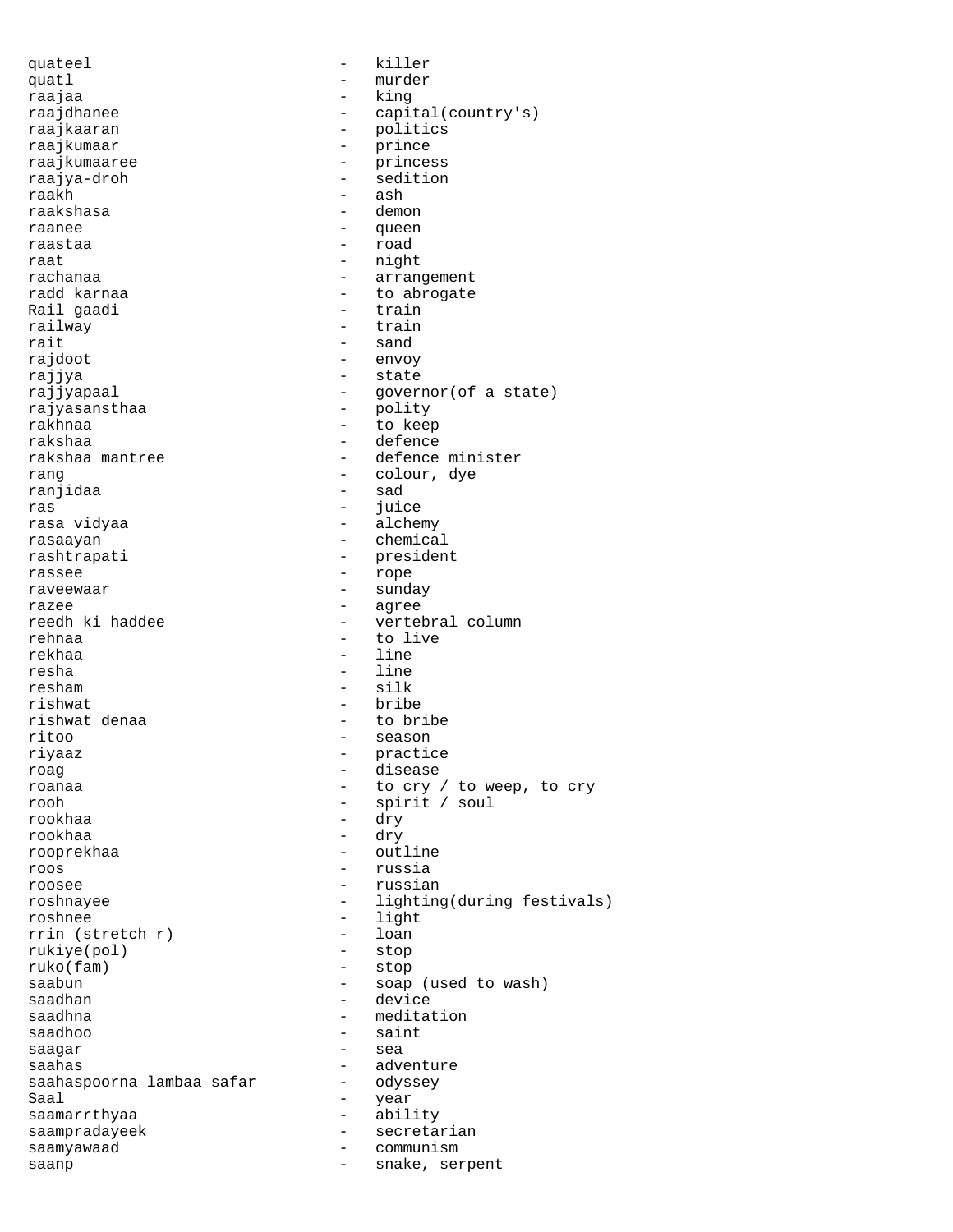saans - respiration saans in the mother in law saans lenaa saans lenaa - to breathe Saantva (n sounds from nose) saarvajaanik - public(adj.)<br>saashank - dubious - dubious - dubious Saat - seven<br>Saath (th as in thug - sixty Saath (th as in thug<br>saathee saathee - partner<br>saavadhanee - precaut - precaut - precaution<br>- warning saavdhan - warning saavnlaa - black - black - black - black - black - black - black - black - black - black - black - black - bla - all sabhaa - conference, public meeting sabhee - all sabhya - polite sabjee - vegetables sabra - patience sachet - alert sachetan karnaa - to sensitize<br>sachiv - secretary sachiv - secretary<br>sachiv-mandal - secretaria - secretariat<br>- rotten sadaa hua sadasyaa - member safal - successful - success Safar - travel safed - white sagayee - engagement sahee - right (affirmation) sahyogee - colleague sainya - military sajaa - punishment, penalty<br>sajaanaa - - - - - - - - - - - - - to decorate - to decorate sajaawat - decoration<br>salaah - decoration<br>- advice - advice<br>- news samaachaar - news<br>samaantar-bhooj-chaukoan - parallelogram samaantar-bhooj-chaukoan samaapt - finish samaavesh karnaa samadhaan - satisfaction<br>samadhee - shrine - shrine samadhee - shrine - concentric samandar - sea - ceremony samarth - able - to advocate samast - all samatal - flat samay  $-$  time samay soochak  $\qquad \qquad$  - punctual samay soochaktaa - punctuality sambhaalnaa - to manage sambhaashan - dialogue<br>sambhoq - sex sambhog<br>sambhog karna sambhog karna  $\begin{array}{ccc} - & + \\ - & - \end{array}$  to have sex with sameekaran sameekaran - equation<br>samitee - - equation<br>- committee - committee sammaan - honour sammatee - permission<br>samooha - permission<br>- group agg samooha - group, aggregation sampaadak - editor<br>sampatti - wealth - wealth sampatti sampatti kar  $\overline{\phantom{a}}$  - wealth tax<br>sampoorna sampoorna - entire sampradaai - sect samraat - emperor samudaai - aggregation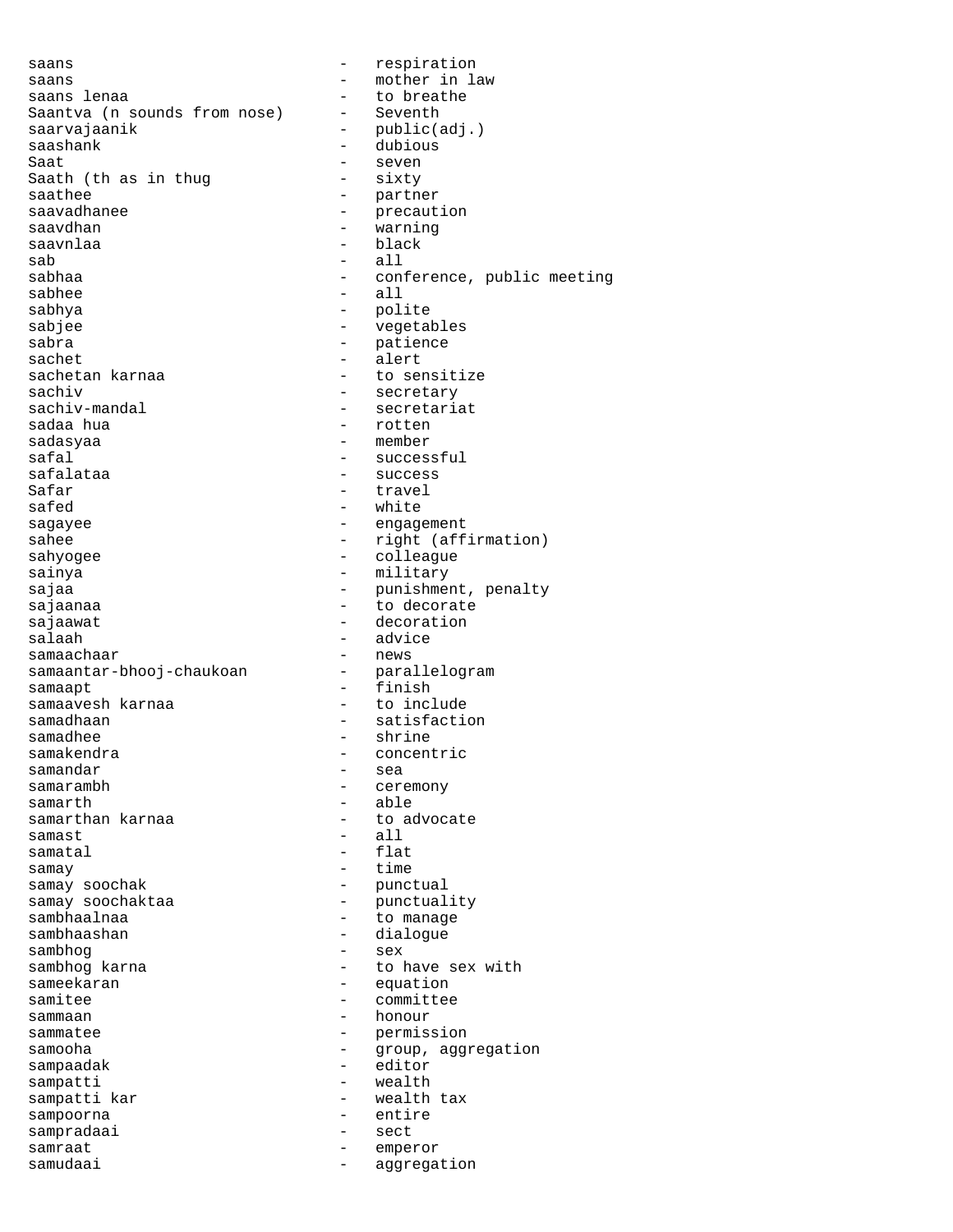sanch - set(math) sandesh - signal / message<br>sandhya - signal / message sandhya - evening sandnyaa - nounneed - nounneed - nounneed - nounneed - nounneed - nounneed - nounneed - nounneed - nounneed sanganak - computer sangeet - music sangraha - collection<br>sankalankarrtaa - - compiler sankalankarrtaa<br>sankat sankatmai - perilous<br>sankshipt karnaa - - - - - - - - - to abbre sanlagnaa - coherent sansad - parliament sansthaa - organisation santosh - satisfaction Santraa - orange - orange - orange - orange - orange - orange - orange - orange - orange - orange - orange - orange - orange - orange - orange - orange - orange - orange - orange - orange - orange - orange - orange - orang sanvedanaa vaahak sanwaad - conversation<br>saraansh - conversation<br>- abstract(tex sard - cold, cool<br>sardee - winter - winter sardee - winter<br>sardi - winter<br>- common sarhad - boundary sarkaar - government sarpa - serpent sarrp - snake Sarsoo - mustard sarvasaadharan kalpanaa - concept sarvottam sasoor - father in law sastaa - cheap - cheap - cheap - cheap - cheap - cheap - cheap - cheap - cheap - cheap - cheap - cheap - cheap Satraah - seventeen Sattar - seventy satya  $-$  truth satyagraha - agitation Sau - hundred<br>saundarya vishayak - aesthetic saundarya vishayak sawaal - question<br>sayyamsheel - abstemiou sayyamsheel - abstemious<br>Seb - apple Seb - apple - apple - apple - apple - apple - apple - apple - apple - apple - apple - apple - apple - apple - apple - apple - apple - apple - apple - apple - apple - apple - apple - apple - apple - apple - apple - apple seedha - direct / straight<br>seedha raastaa - - - - - - - - - - - - - straight road seedha raastaa - straight road<br>seedhi - straight seedhi  $(d$  as in day) seedhiyaan - steps / ladders seemaa - boundary seer head - head senaa - military - military sendreeyaa - organic shaadee - marriage - marriage<br>Shaak - vegetable Shaak - vegetables<br>shaakaahaaree - - - - vegetarian shaakaahaaree - vegetarian<br>Shaam - vegetarian Shaam - evening<br>shaant - evening<br>- calm shaant - calm shaastraa - science<br>shaastradnya - scientist shaastradnya shabda - word shahar - city shaharee - urban shahee - royal shailee - models - models - models - models - models - models - models - models - models - models - models - models - models - models - models - models - models - models - models - models - models - models - models - model

sangeen - serious (situation) - adversity - to abbreviate santaan - child, child(ones own) - sensitivity<br>- sensory - abstract(text) - common cold - surface - straight<br>- ladder - accursed - dictionary - boast(n)<br>- mode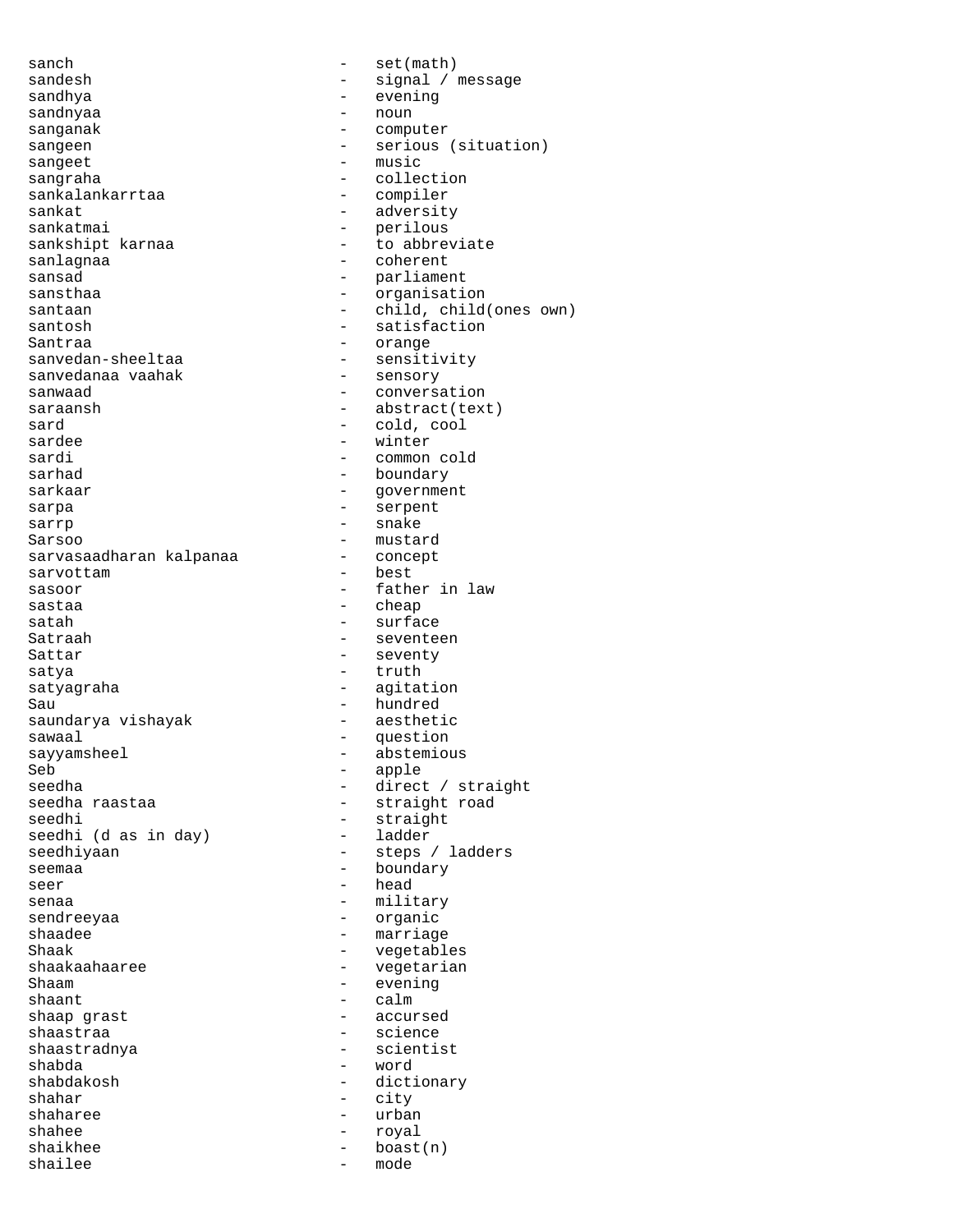shaitaan - devil shakha - branch shaktee - power<br>shamshaan ghaat - power - emeter shamshaan ghaat  $-$  cemetery Shaneewaar - Saturday - Saturday - Saturday - Saturday - Saturday - Saturday - Saturday - Saturday - Saturday - Saturday - Saturday - Saturday - Saturday - Saturday - Saturday - Saturday - Saturday - Saturday - Saturday shankoo<br>shantee - peace, silence shapath - oath - alcohol (drinking) sharaaraa - spark shareer-vigyaan-shaastra  $sharmeelaa$  -  $\frac{1}{\pi}$  -  $\frac{1}{\pi}$  -  $\frac{1}{\pi}$  -  $\frac{1}{\pi}$  -  $\frac{1}{\pi}$  -  $\frac{1}{\pi}$  -  $\frac{1}{\pi}$  -  $\frac{1}{\pi}$  -  $\frac{1}{\pi}$  -  $\frac{1}{\pi}$  -  $\frac{1}{\pi}$  -  $\frac{1}{\pi}$  -  $\frac{1}{\pi}$  -  $\frac{1}{\pi}$  -  $\frac{1}{\pi}$  -  $\frac{1}{\pi}$  -  $\frac$ sharmeeli  $-\text{shy}(\text{m/f})$ shastraa - weapon<br>shat (Sanskrit) - hundred shat (Sanskrit) Shatak - century<br>shatak (t as in toss) - over (cricket) shatak (t as in toss)<br>shatmaan - percentage shatroo - adversary - enmity<br>- latrine shauchaalaya shauk - hobby sheet peya  $\overline{\phantom{a}}$  - cold drink sher - lion shikaayat - complaint shikanjaa<br>shikhar shikhar - acme - education shishoo - baby shishyavrittee - scholarship<br>shoonya manasktaa - abstraction shoonya manasktaa shor - noise - absorption shourya - courage - class shratee - damage Shreemaan - Mister<br>Shreemati - Mrs Shreemati shreshthha - senior shrinkhlaa - chain / cascade / series, series shrishtee - nature shuck - doubt shudhh - absolute shukranoo - sperm Shukrawaar - Friday<br>Shunya - Zero 0 Shunya - Zero 0 shuruaat - start, beginning - initial shuruwaat - starting - coin sikuda huaa  $\qquad \qquad \qquad -$  narrow / contracted silayee - stitch silsila - saga sipahee - soldier sitaaraa - star - September siwaiyaan - vermicelli smit haasya<br>smritee smritee - memory<br>snaan - hath - hath - bath snaatak - graduate<br>soach - thought - thought soana - to sleep soch - thought<br>Solaah - sixteen Solaah - sixteen Somwaar - Monday sona - gold sookhaa - dry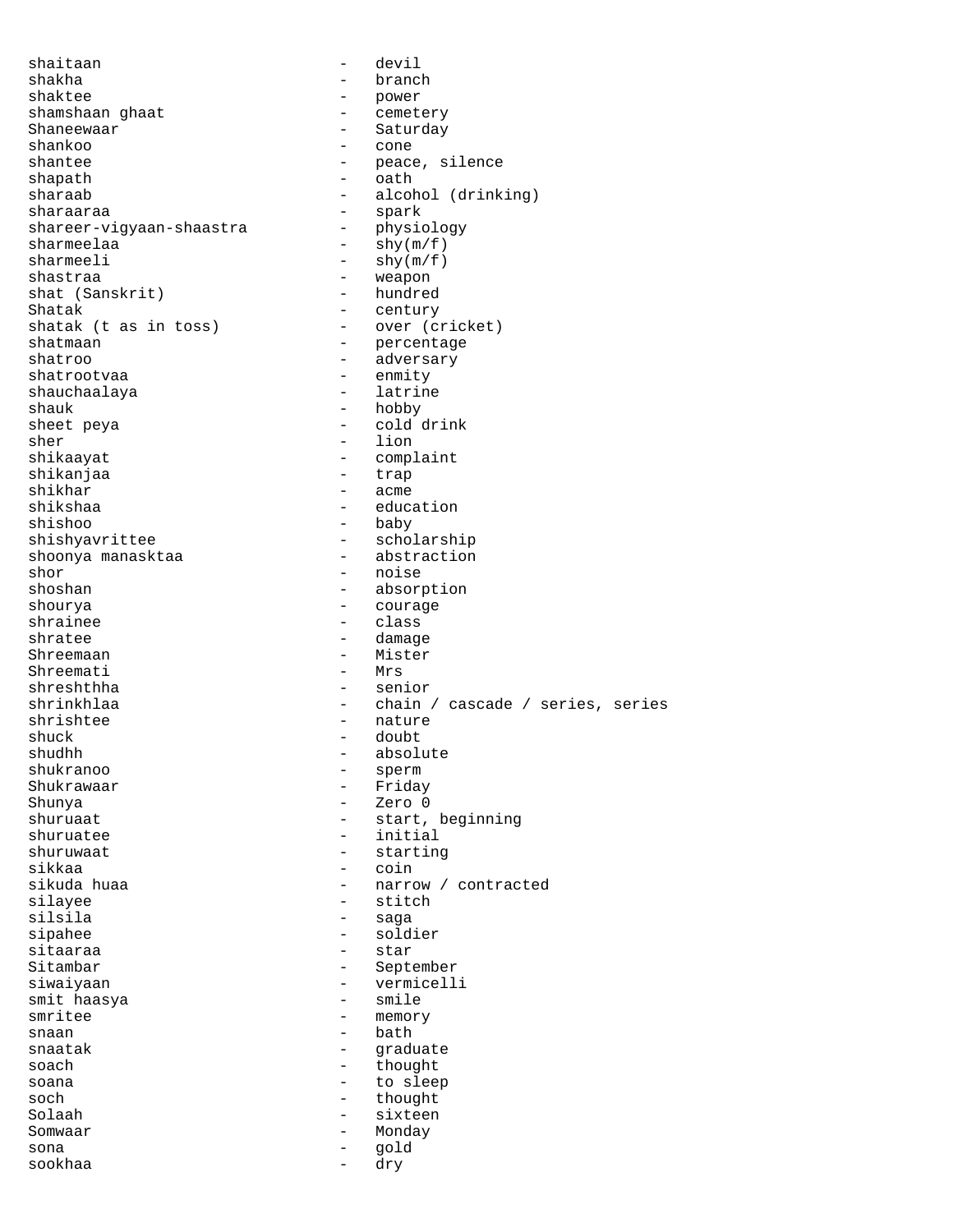sookshma - aerial soon naa - to hear sooprasidhh - eminent sooprasidhh vyaktee soorya - sun soovyavasthaa - adjustment<br>sooyee - - - - - - - - - - - - - - - - needle sooyee - needle - needle - needle - needle - needle - needle - needle - needle - needle - needle - needle - needle - needle - needle - needle - needle - needle - needle - needle - needle - needle - needle - needle - needle spardhaa - competition<br>spardhak - competitor - competitor spasht - distinct spashtataa - clarity sphoortee - enthusiasm<br>stambheet - enthusiasm<br>- petrified - petrified steemit - aghast sthaan - situation sthaan - location sthaapanaa karnaa  $\overline{a}$  and  $\overline{a}$  to place / establish stheer - still / stable<br>sthitee - situation - situation stree - woman<br>stretch t) - sixty stretch t)  $-$  sixty<br>stutee  $-$  praise - praise subah - morning suhaana - pleasant sujhaav - opinion<br>sulabh - accessi - accessible sulabh  $-$  easy to access sultan - emperor sultanat - empire sundar - pretty / beautiful<br>sundarr - dainty - dainty<br>- clue suraag<br>suraakh suraakh - hole - security surakshit - secure, safe surakshitataa surang  $-$  tunnel  $sust$  - lazy suvidhaa - facility swaadishth - tasty - to season(food)<br>- cannibal swajaatee-bhakshak<br>swaksharee swaksharee - signature - signature<br>swar - voice - voice swaran - gold swarg - paradise swarg - heaven swargeeya - celestial<br>swatantrata diwas - independe - independence day sweekaar - acceptance sweekaararrha - acceptable sweekaararrya - acceptable sweekar karnaa  $\qquad \qquad$  - to accept sweep  $\begin{array}{ccc} - & i \text{sland} \\ - & c \text{rown} \end{array}$ taaj - crown taakat - strength taalaa - lock(n)<br>taamba - copper taamba - copper<br>taanaashaah - dictat - dictator taapmaan - temperature taara - star taash - playing cards tadnya - scholar tadnya - specialist - to adjourn tahkoobee - adjournment tairaak - swimmer tairnaa - to swim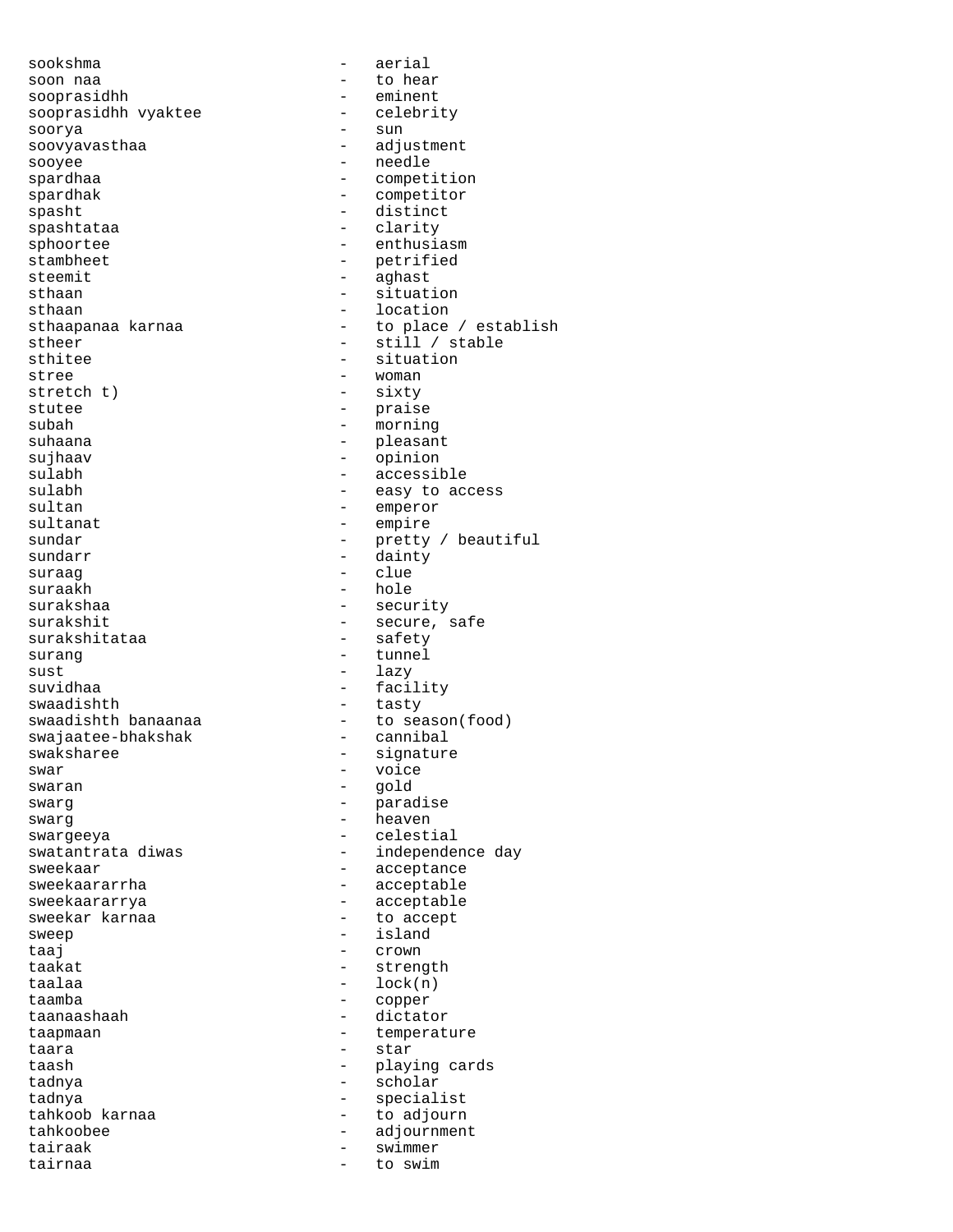takiyaa - pillow taknikee - technical taksaal - mint(currency related) tal - bottom talee - clap<br>talwaar - swor talwaar - sword<br>Tamatar - sword - sword tambakoo - tobacco tamboo - tent tameez - manners tan - body tanaashahee - dictatorship tanahaa - lonely tanahaa dil  $\qquad \qquad$  - lonely heart tandoori - oven tanduroost - healthy tandurustee health - health tang - narrow / contracted tantoobhavansheelta<br>tantradnyaan tantradnyaan - technology<br>taral - liquid / f tareeka - manner / method tareekh - date Tarjanee - Index finger tasbeer - portrait tasbeer utaarne layak tattva - principle, element tattvadnya - philosopher tattvadnyaan - philosophy<br>tau - then tau - then - then teekhaa - hot(taste) teela - hill Teen (t as in tequila) Tees - thirty Teesrah - third teevra - austere tel - oil Teraah - thirteen tere saath  $-$  with you(fam) terra - your(fam.)<br>thailee - bag - bag thailee - bag<br>thaka hooaa - bag - tired thaka hooaa - tired thakaa dene waala<br>thalee thalee - dish<br>thandaa - cold thoonk - spit<br>thoonknaa - to st thos - solid / hard thos - hard(substance)  $\mathsf{Thaai} \qquad \qquad -1/3$ tijoree - safe(a cupboard) Tikat - ticket tippanee - footnote<br>tirangaa tirangaa - tricolor titlee - butterfly<br>toaf - cannon<br>- cannon toaf - cannon<br>toapee - can toapee - cap<br>tohfaa - gift - gift tohfaa - gift Too (spell T as in tequila) toofan - storm totaa - parrot trijjaa - radius - radius trikoan - radius - radius - radius - radius - radius - radius - radius - radius - radius - radius - radius - radius - radius - radius - radius - radius - radius - radius - radius - radius - radius trina  $-$  grass tulanaa - comparison - comparison<br>tumbaaraa - cour(fam.)

- lake - tomato - liquid / fluid - poster - cold, cool - to spit - triangle<br>- grass tumhaaraa - your(fam.)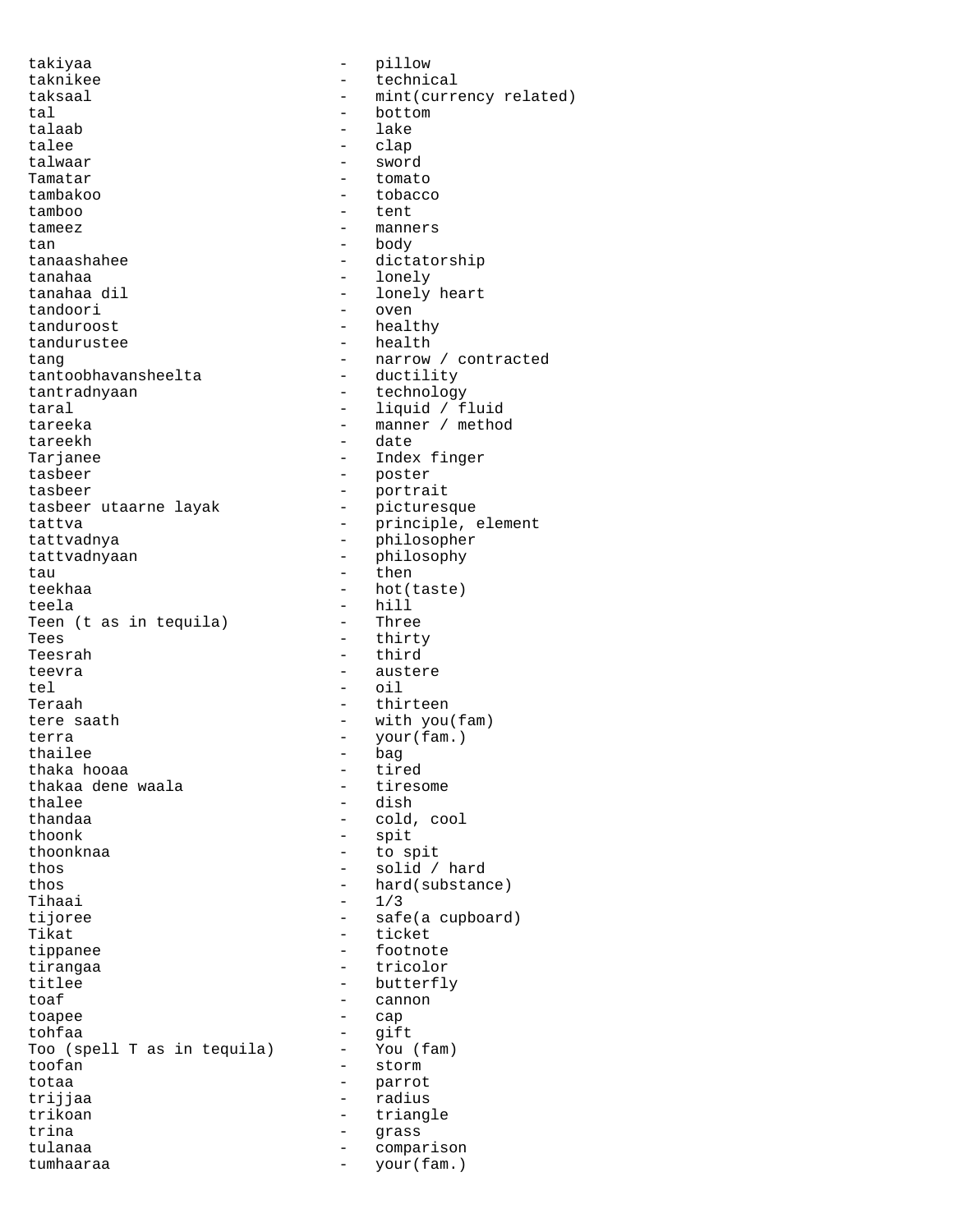Tvachaa - skin twareet - quickly ubaalnaa - to boil uchhalnaa - to jump udaaharan - example - dejected<br>- buoyancy uddhharan shaktee<br>udhaar udhaar - credit<br>udhaa - credit - credit - to fly ujaalaa - light - light ujjwal - bright ullekh karnaa ummedwaar - candidate ummeed - hope Unglee - finger Ungleeyaan - fingers unkaa - his / hers(pol.)<br>unkaa - heirs unkaa - theirs<br>unke saath - theirs - theirs unke saath - with them, with him/her(pol)<br>unnatee - development unnatee - development - nineteen<br>- absent unoopastheet upadesh - advice upadesh karnaa upagraha - satellite upahaargriha - restaurant upahaargriha - canteen upahaargriha upajaoo zameen een een meer aan die beel van die steeds van die steeds van die steeds van die steeds van die s upakaran  $\qquad$  - device upamaa - similie upamaa - similie<br>upamaalankaar - similie - similie upamaalankaar<br>upashaamak - sedative upasthitee - attendance<br>upayoaq - attendance upayoag upkaar  $\qquad \qquad -$  favor  $\qquad \qquad -$  his  $\qquad \qquad -$  his  $\qquad$  $-$  his / hers(fam) uske saath  $-$  with him/her(fam) uthaana - to pick uthlaa - shallow - shallow uthnaa - to wake excellent utkrishta - classic utsaah - enthusiasm, elation uttar - north, reply - to encourage  $\mathbf{v}$ a -  $\mathbf{v}$  -  $\mathbf{v}$  -  $\mathbf{v}$ vaapsee yaatra  $-$  return journey vaarta - news vaarta patra  $-$  newspaper vaartahar - news reporter vaartalaap  $\sim$  - conversation vaastu shaastraa - - architecture vaataanukuleet - air conditioned vaataavaran meessa vaataavaran meessa vaataavaran meessa vaataavaran meessa vaataavaran vaataavaran vaataavara vaayavyaa - northwest vaayoo vaayu - air vaeg extending to the speed of the speed speed of the speed of the speed of the speed of the speed of the speed vaigyaanik - scientist<br>
vaimaneek - aeronaut - aeronaut vaimanik - airman vajaah - reason vajan - weight vakeel - lawyer vakeelee - advocacy - advocacy vakkyaa - sentence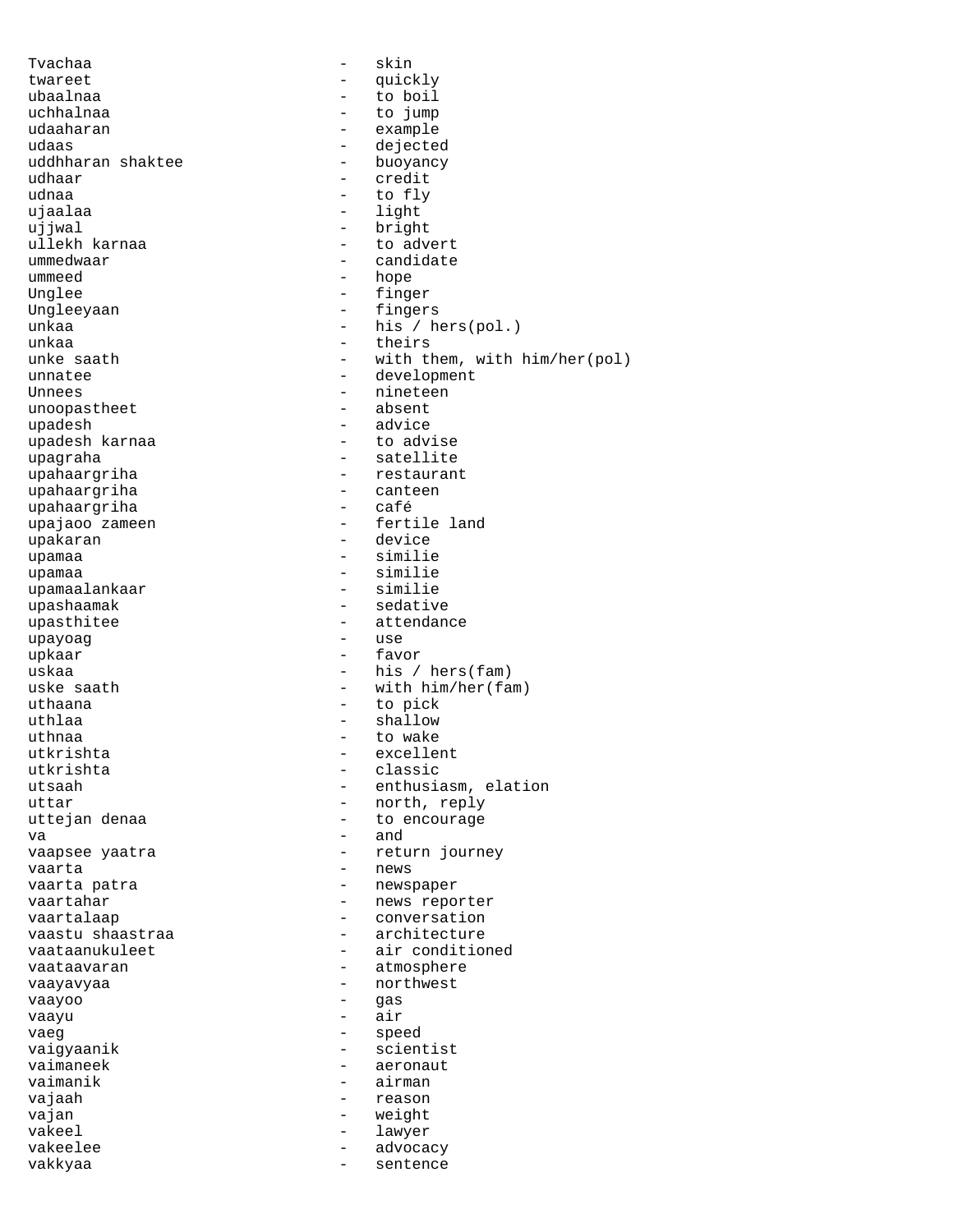vaktavya - elocution vansh - pedigree vargeekaran - classification varjya karnaa  $-$  to abstain varrnan - description to describe varsh - year - annual<br>- present vartamaan kaal vartool - circle vartool-aakaar<br>vastootahh - de facto vastra - cloth / garment vastu sangrahaalaya vetan - salary - salary vetan  $-$  wage vibhaajan - division(math)<br>vibhaktataa-vadee - - separatist vibhaktataa-vadee - separatistichaarmagna - separatistichaarmagna vichaarmagna<br>videsh videsh - foreign<br>vidhaan - foreign<br>declara vidhaan - declaration<br>vidhee - mocedure - procedure<br>- ablution vidheepoorvak snaan vidooshak - clown<br>vidwaan - clown<br>- schola - scholar vidvaa - knowledge - knowledge vidyaapeeth - academy vidyalayeen - academical vidyarthee - student vidyut - electricity / electric<br>vigyaan - science - science vigyaan - science vikreet - abnormal<br>vikrit - alien / vikrit - alien / abnormal - abnormality vikshipt - eccentric(behavior) vimaan - aeroplane vinaysheel - polite vipool - abundant vipooltaa - abundance vishay - subject - digression visheshaan - adjective<br>vishram - rest<br>- rest vishram - rest vishram - relax<br>vishuvavritt - equate - equator<br>- equatorial vishuvavritteeya<br>vishwaas - trust<br>- university vishwavidyalaya<br>vividhataa vividhataa - diversity<br>viwaad - diversity<br>- argument - argument vridhhee - accession, augmentation vriksha - tree vritta-chhedak rekhaa vyaakul - longing - longing vyaas - diameter<br>vvaaspeeth - dais vyaaspeeth vyabheechaar - adultery vyakhyaan - lecture vyaktee - person vyakteegat - personal<br>vyaktittya - personal vyaktittva - personality vyast - busy vyasthaa - facility vyavasthaapak - administrator vyuvha - trap waad - argument waadaa - promise - to return(somewhere)